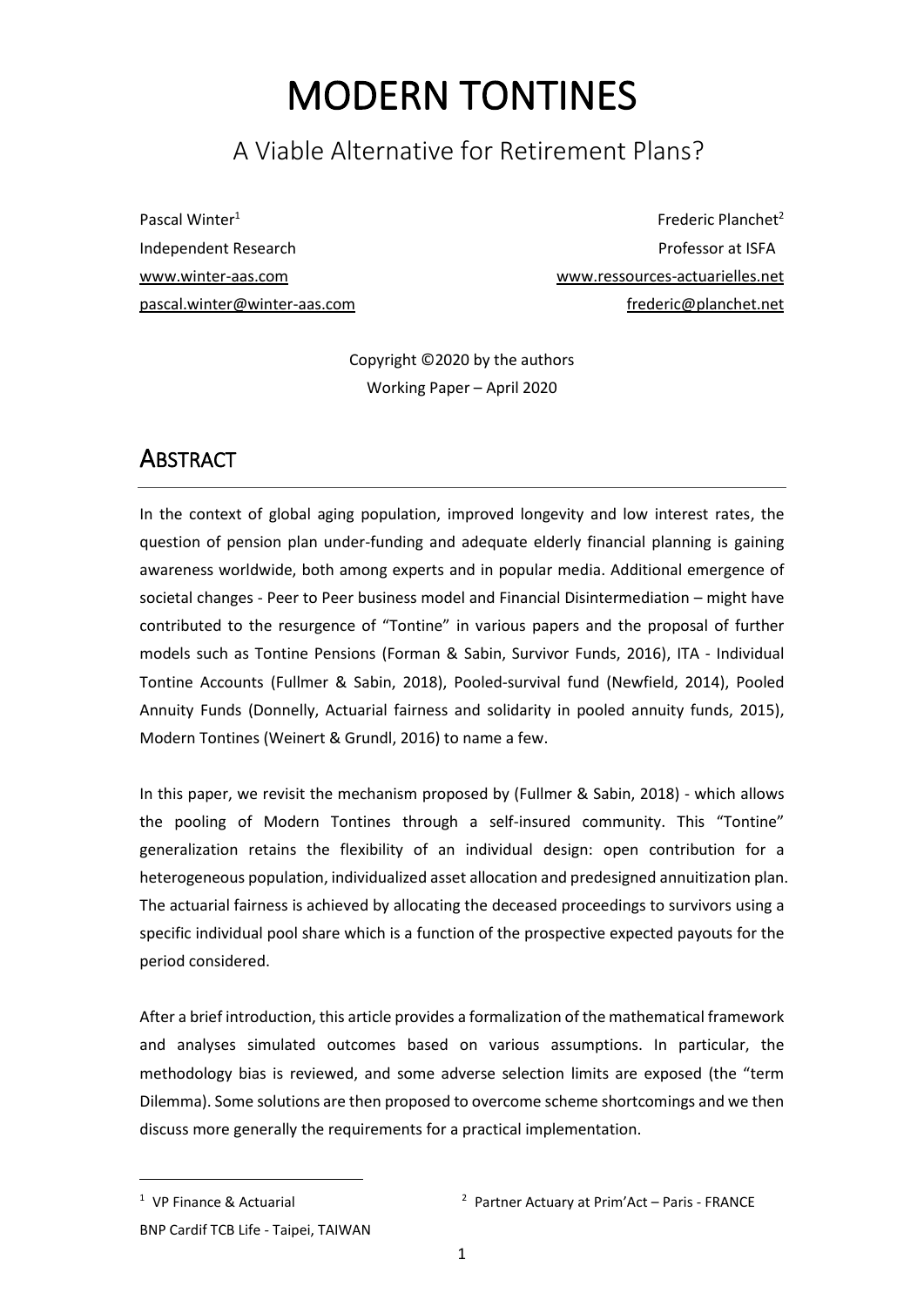# Contents

| $\mathbf{1}$   |     |  |    |  |  |
|----------------|-----|--|----|--|--|
|                | 1.1 |  |    |  |  |
|                | 1.2 |  |    |  |  |
|                | 1.3 |  |    |  |  |
| $\overline{2}$ |     |  |    |  |  |
|                | 2.1 |  |    |  |  |
|                | 2.1 |  |    |  |  |
|                | 2.2 |  |    |  |  |
|                | 2.3 |  |    |  |  |
|                | 2.4 |  |    |  |  |
|                | 2.5 |  |    |  |  |
| 3              |     |  |    |  |  |
|                |     |  |    |  |  |
|                | 3.1 |  |    |  |  |
|                | 3.2 |  |    |  |  |
|                | 3.3 |  |    |  |  |
|                | 3.4 |  |    |  |  |
|                | 3.5 |  |    |  |  |
| 4              |     |  | 15 |  |  |
|                | 4.1 |  |    |  |  |
|                | 4.2 |  |    |  |  |
|                | 4.3 |  |    |  |  |
|                | 4.4 |  |    |  |  |
| 5              |     |  |    |  |  |
|                | 5.1 |  |    |  |  |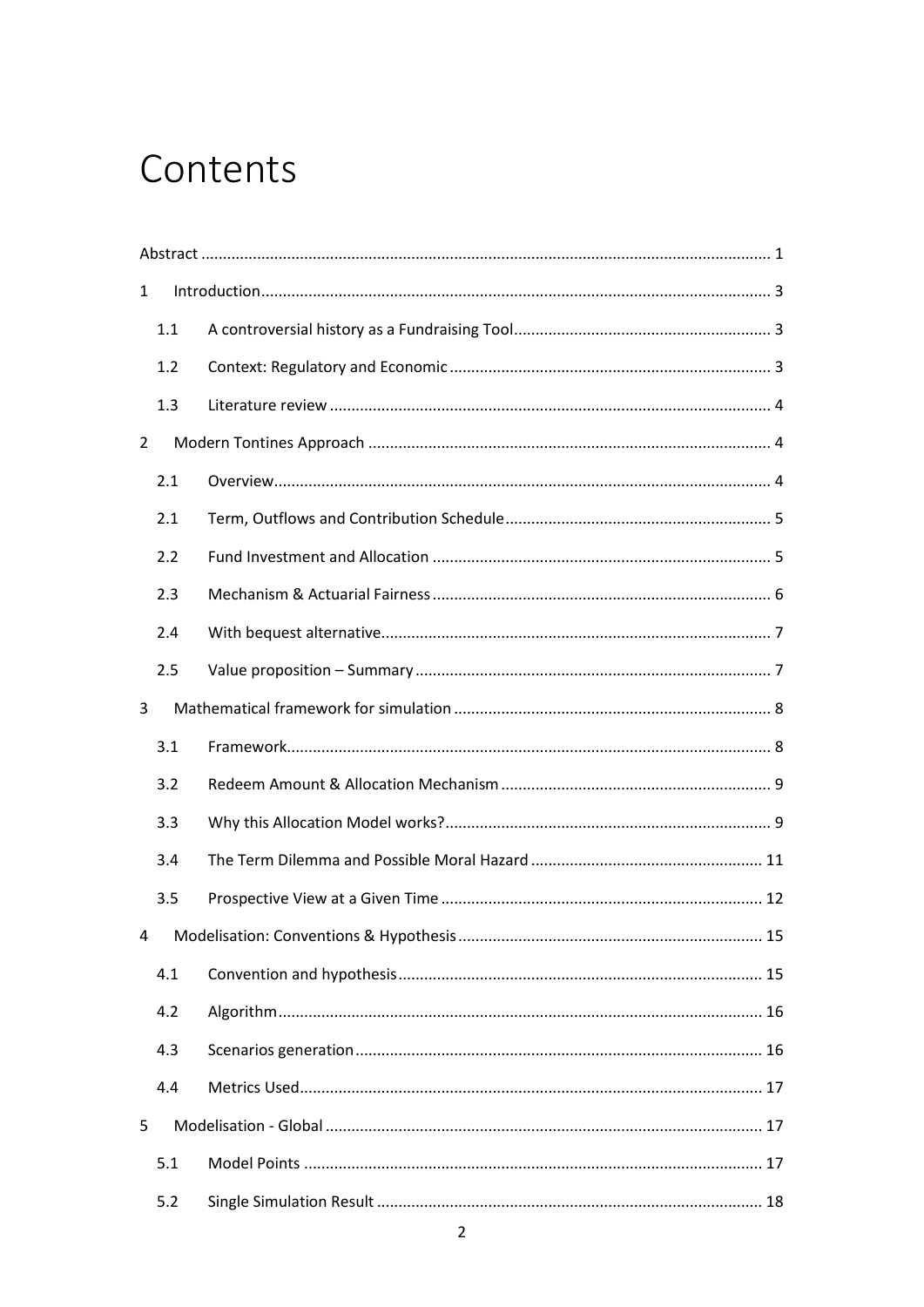| 6           |     |  |
|-------------|-----|--|
|             |     |  |
|             | 6.2 |  |
| $7^{\circ}$ |     |  |
|             |     |  |
|             |     |  |
| 8           |     |  |
| 9           |     |  |

# <span id="page-2-1"></span><span id="page-2-0"></span>1 INTRODUCTION

# 1.1 A CONTROVERSIAL HISTORY AS A FUNDRAISING TOOL

Tontines have a controversial past and are infamous in popular culture<sup>3</sup>. In a form of tontine, the last survivor pockets all the gains making it comparable to a morbid lottery among subscribers, fueling abuses and collective imagination. However, it is probably more embezzlement, bankruptcy and abusive clauses that lead to their demise in the early 20<sup>th</sup> century. A more thorough review of Tontine history can be found in (McKeever, 2008) or (Milevsky, King William's tontine: Why the retirement annuity of the future should resemble its past, 2015). Additionally, Tontine were almost exclusively structured as fundraising tools – while it seems that the interest to re-use them as retirement is a mostly recent endeavor.

# 1.2 CONTEXT: REGULATORY AND ECONOMIC

<span id="page-2-2"></span>The regulatory framework for Tontine is limited – though not forbidden as commonly believed. In France, the "Code des Assurances" stipulates special conditions to form Tontines. Le Conservateur is a typical example of such company, founded in 1844 and still present today in a niche and trending market. Notably, "FairTontine" is an example of an InsurTech which is planning to develop such funds linked to a crypto currency.

In parallel, adequate elderly financial planning is a concern worldwide. Low interest rates and longevity have put retirement schemes and pensions plans under pressure. The PEPP, "Pan-

<sup>&</sup>lt;sup>3</sup> "The Wrong Box" from Stevenson & Osbourne (1889) later adapted as a film in 1966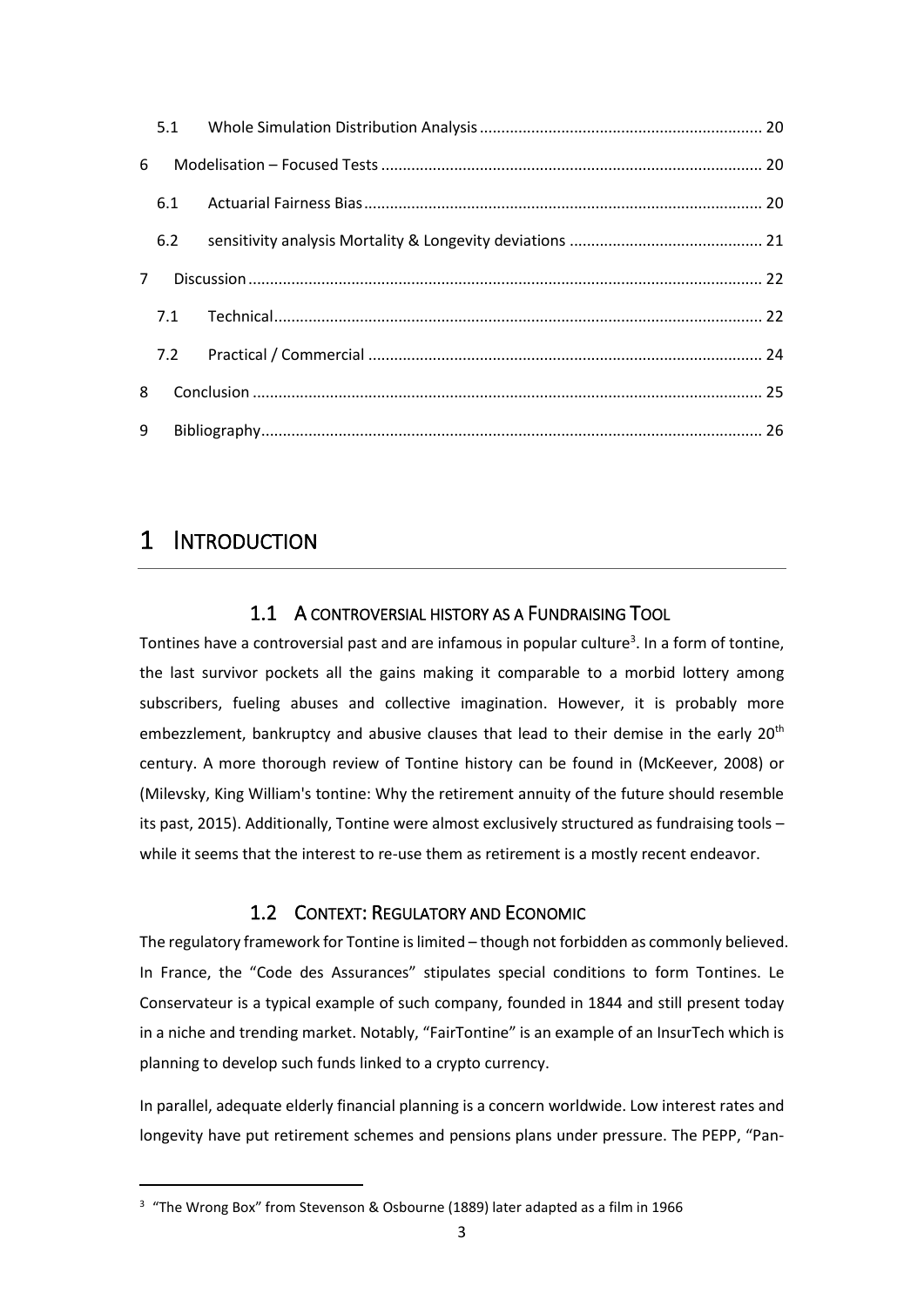European Pension Plan" regulation issued in 2019 in Europe is a typical example of the political concern longevity can raise in our aging societies.

#### 1.3 LITERATURE REVIEW

<span id="page-3-0"></span>Pooling longevity risk among insured is common theme in pension research. (Piggott, Valdez, & Detzel, 2005) proposed the Grouped Self Annuitization or Pooled Annuity fund. (Goldsticker, 2007) discussed the possibility to use Mutual Funds to distribute Annuity like benefits. (Stamos, 2008) further analyzed the Pooled Annuity Funds. (Rotemberg, 2009) described a Continuously Liquidating Tontine (or Mutual Inheritance Fund) as a replacement for immediate annuities.

(Sabin, Fair Tontine Annuity, 2010) and (Sabin, A fast bipartite algorithm for fair tontines, 2011) studies in details the mechanism of an open-ended tontine fund with an allocation mechanism based on all member demographics. (Qiao & Sherris, 2013) further developed the GSP – Grouped Self Pooled funds, while (Donnelly, Actuarial fairness and solidarity in pooled annuity funds, 2015) studied the Actuarial Fairness and Solidarity in Pooled Annuity Funds. (Milevsky & Salisbury, Optimal retirement income tontines, 2015) and (Milevsky & Salisbury, Equitable Retirement Income Tontines: Mixing Cohorts Without Discriminating, 2016) proposed further optimization to income Tontines.

(Forman & Sabin, Tontine Pensions, 2015) (Forman & Sabin, Survivor Funds, 2016) (Forman & Sabin, Tontine Pensions Could Solve the Chronic Underfunding of State and Local Pension Plans, 2018) have been also active in the study of Tontine Pensions and Survivors Funds, while (Weinert & Grundl, 2016) provided an overview of such schemes named "Modern Tontines".

# <span id="page-3-1"></span>2 MODERN TONTINES APPROACH

In this section, we revisit and extend the ITA – Individual Tontine Account - approach as defined by (Fullmer & Sabin, 2018). The reason for selecting this formulation is that it is one of the most practical oriented with an acceptable bias of "actuarial fairness" for a large population.

# 2.1 OVERVIEW

<span id="page-3-2"></span>The Modern Tontine is a generalization of a classic Tontine – with an heterogenous population, an open subscription mechanism and flexible outgoes scheme (selected at issue). Once subscribed, there is no withdrawal and proceedings are to be paid upon survival following the schedule selected at onboarding. As a standard annuity or tontine, there are no benefits paid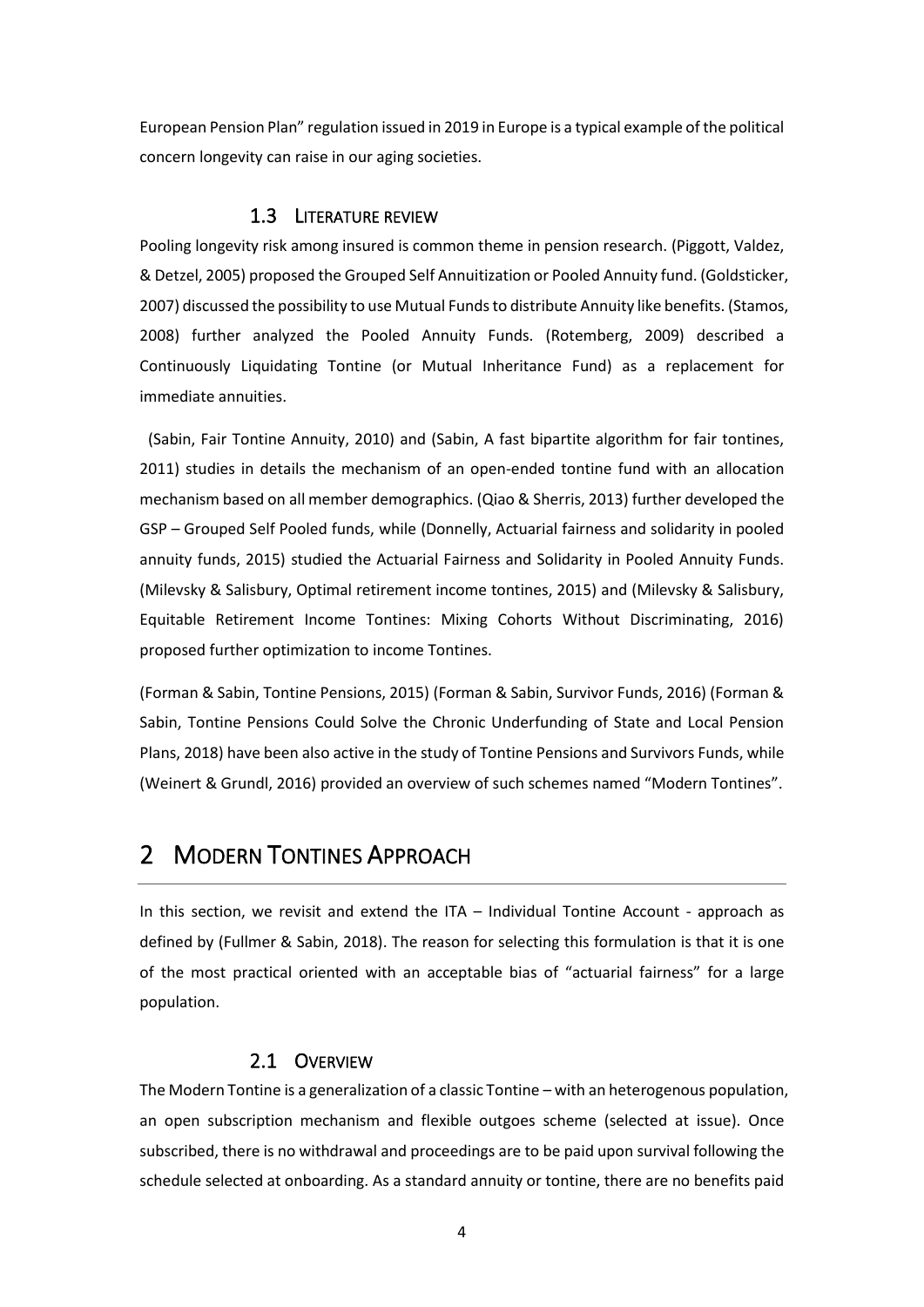<span id="page-4-0"></span>upon death, and the proceedings of deceased members are to be allocated among the survival peers.

# 2.1 TERM, OUTFLOWS AND CONTRIBUTION SCHEDULE

# 2.1.1 Contribution scheme

Since the Modern Tontine can be subscribed at any start of period<sup>4</sup>, contribution scheme can be flexible: single, regular and flexible payments. However, new money is subscribed at current conditions.

A particularity for regular contributions can be elaborated: as discussed below, a selection factor is proposed to apply on the first 5-10 years for each new payment done (namely, it will reduce the Tontine Share amount to avoid the Term Dilemma effect and moral hazard). We believe that this selection could lifted for regular premium, provided there is no payment lapse. This should create a fidelity advantage for the members who commit and maintain fixed contribution during the accumulation period.

# 2.1.2 Outflow scheme

Similarly, the outflow scheme is fully customizable: lump sum, life annuity, temporary annuity or a hybrid of these – with various weights. The mathematics below will consider a "flow intensity" in order to apprehend this flexibility.

To be noted is the possibility in practice to weight this member "flow intensity" in a way that counteracts the exponential growth of expected Tontine Gains.

# 2.2 FUND INVESTMENT AND ALLOCATION

# <span id="page-4-1"></span>2.2.1 Flexible Allocation

The fund allocation itself is also customizable – where a typical unit-linked mechanism could allow full flexibility for the members to manage and plan their allocation as per their preferences. As shown experimentally by (Fullmer & Sabin, 2018) the fund return volatility of individual member has only a second order impact on the individual performances of the Tontine – provided that the fund size is large enough.

<sup>4</sup> For fairness concern, new members or subscriptions could be added in the fund just after a period end – after the Tontine Gains are allocated. However, one could envision some actuarial interpolation scheme that could allow a prioritization of the Tontine share to allow subscription at any time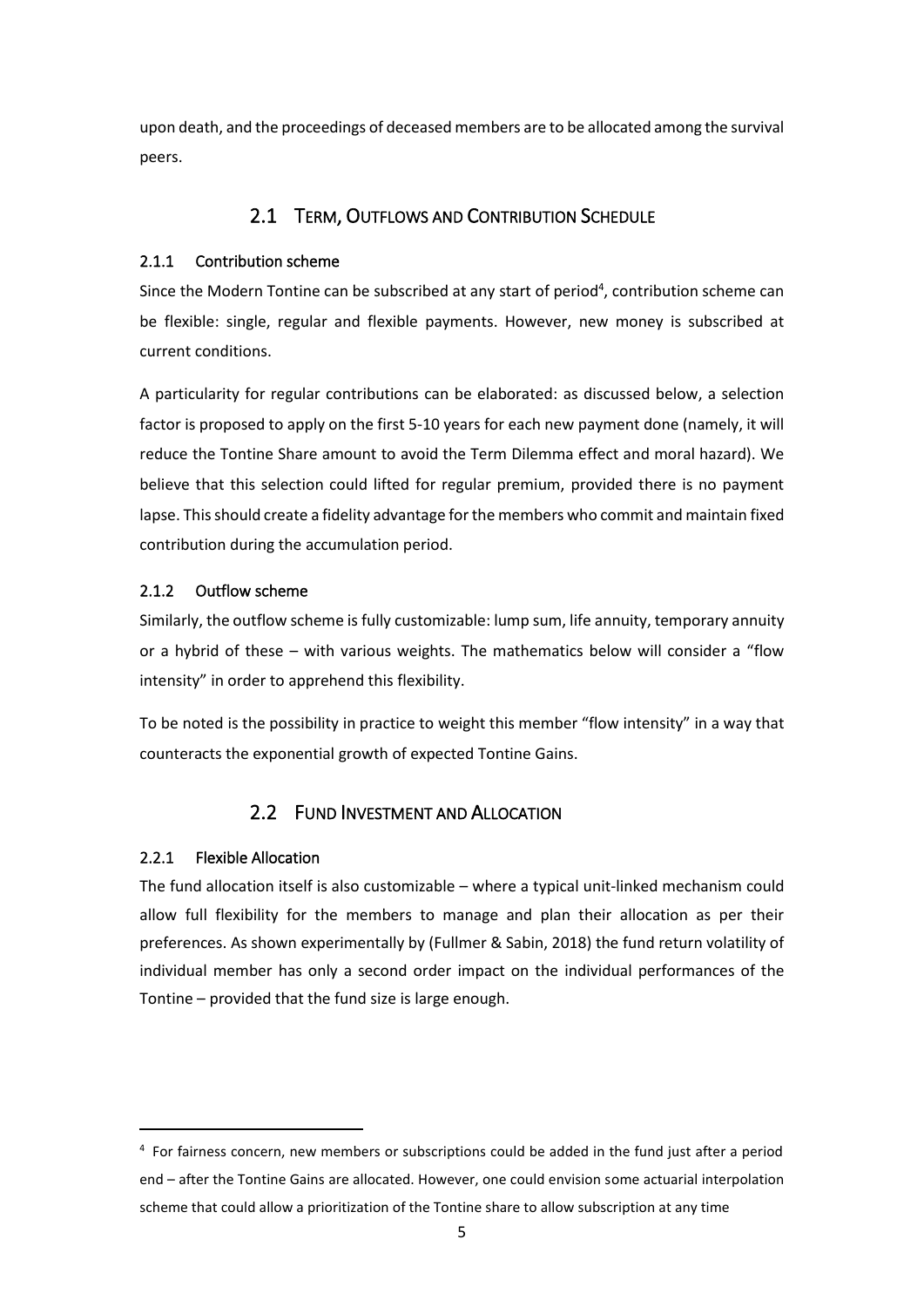#### 2.2.2 Other Advanced features

Like 401k funds or standard Asset Management services, the investment platform could provide additional services such as a wide fund selection, predefined strategies (lifestyle funds), automatic arbitrage, portfolio replication and robo-advisor to name a few.

#### 2.3 MECHANISM & ACTUARIAL FAIRNESS

#### <span id="page-5-0"></span>2.3.1 Mortality redeemed amount

In a similar fashion to a standard Tontine, the Account Value of deceased members are reallocated to survivors. In theory, actuarial fairness is maximized using a continuous time frame where proceedings are immediately allocated. In practice, this is hardly realistic

#### 2.3.2 Intuition

The cornerstone of the model is the allocation key to assign mortality gains to the survival population at each time step. This allocation key is based on the mortality probabilities of each members for the assessed period, weighed by the projected account value. This value is referred below as the "Expected Survival Gain" for the whole member horizon or the "Tontine Share" for the specific period where the allocation is made.

Mathematically, this "Tontine Share" can be derived by ensuring that the "Expected Gain" is null. For a given member with a death probability  $q$  and an Account value  $AV$ , it can be expressed as follow:

$$
E[Gain] = 0
$$
  

$$
Loss_{Death} + Gain_{Surv} = 0
$$
  

$$
-q. AV + TontShare(1 - q) = 0
$$
  

$$
TontShare = \frac{q}{(1 - q)} AV
$$

The resulting formula is familiar: the  $\frac{q}{(1-q)}$  factor is the one found in the stepwise change in a recursive annuity reserve calculation (net of discount factor impact).

It is also notable that this amount is independent from the other members. In theory, to be fully exact, the Tontine returns depends on the whole pool demographics, as developed by (Sabin, Fair Tontine Annuity, 2010). However, as shown experimentally below, the bias induced can be negligible provided the fund is large and the Tontine share are sufficiently homogeneous.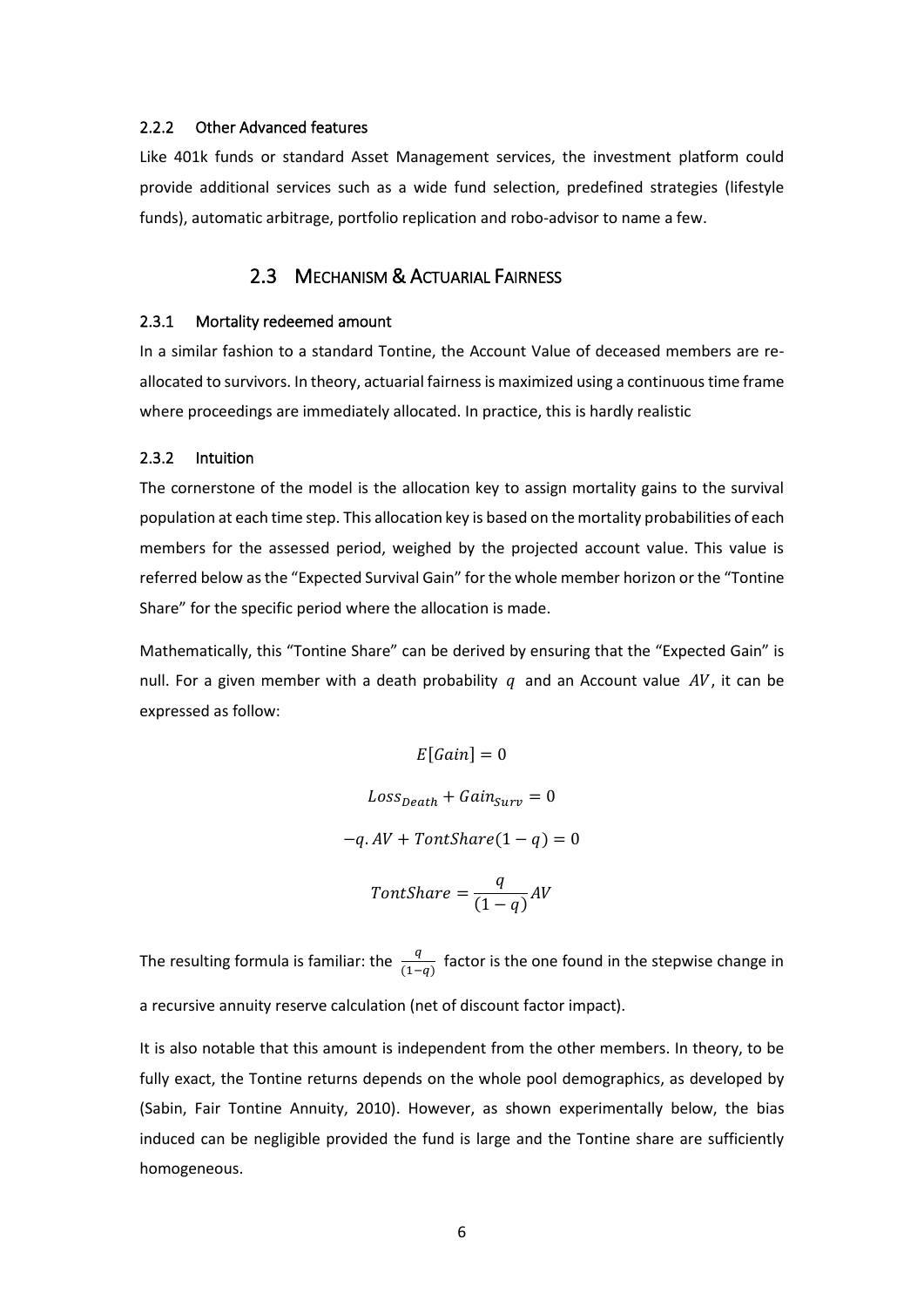#### 2.3.3 Actuarial fairness – other factors

- $\Rightarrow$  Age / Gender and other characteristics are supposedly embedded in the mortality table. The table selection challenges are apprehended in the Discussion section.
- $\Rightarrow$  Different horizon and payment terms do not impact the Tontine Share since it is calculated on a single period Account Value and demographics. This can lead to the "Term dilemma" problematic identified and discussed below.
- $\Rightarrow$  The variation of Account Value due to Financial gains/losses among members is also reflected in the Tontine Share calculation. Large outliers will impact volatility of the Tontine returns and thus reduce mutualization
- $\Rightarrow$  The Pool can welcome new entrants at the beginning of every recalculation period
- $\Rightarrow$  The personalized asset allocation results in heterogenous financial returns. The frequent recalculation of Tontine Share is based on the value after return

# 2.4 WITH BEQUEST ALTERNATIVE

<span id="page-6-0"></span>From a commercial perspective, offering only non-redeemable option without any benefit in case death is a key limiting factor. Though not explored in this article, it is to be noted that it is technically possible to bundle the Modern Tontine with a standard investment platform – inside which the members retain the flexibility of top-ups and withdrawals along with the balance returned to beneficiary in case of death. This fund could use the same fund management infrastructure –but, from an actuarial fairness perspective, this fund cannot benefit from the Modern Tontine additional longevity returns.

# 2.5 VALUE PROPOSITION – SUMMARY

#### <span id="page-6-1"></span>2.5.1 Pros and Cons from Consumer and Insurer / Administrator perspective

|                    | <b>Advantages</b>                             | <b>Limits &amp; Attention Points</b>       |  |
|--------------------|-----------------------------------------------|--------------------------------------------|--|
|                    | Additional Gain thanks to Tontine Returns     | No Benefits upon death & no redemption     |  |
|                    | Lower charges – no risk premium               | possible                                   |  |
| <b>Pool Member</b> | Flexibility (payments, scheme and investment) | (Longevity,<br>Volatility<br>οf<br>returns |  |
|                    | Transparency of mechanism                     | Idiosyncratic Mortality, Market risk)      |  |
|                    | "P2P" without the need for a carrier          | Complexity of mechanism to be exposed      |  |
|                    | Regulatory framework                          |                                            |  |
| <b>Insurer</b>     | No underfunding risk (Longevity, Market risk) | Term dilemma & Adverse selection           |  |
| Administrator      | Synergies with Asset management activity      | Mortality table choice & selection factors |  |
| Survival checks    |                                               |                                            |  |

# 2.5.2 Features Comparison – Modern Tontine vs Standard Fund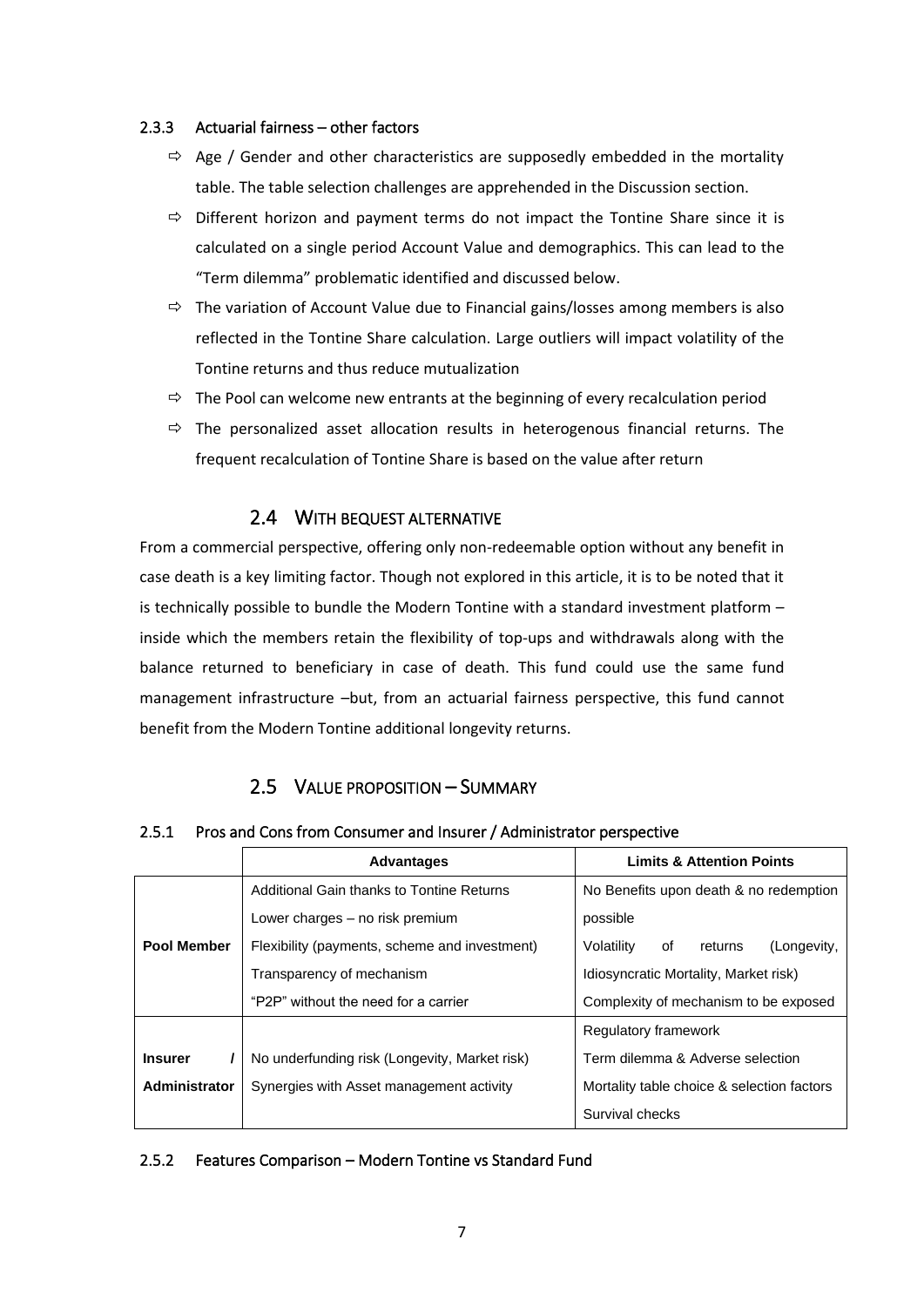| $\cdot$                                 | <b>Standard Fund</b> | <b>Modern Tontine</b> |
|-----------------------------------------|----------------------|-----------------------|
| <b>Fund Selection</b>                   | Unrestricted         | Unrestricted          |
| <b>Entry Age</b>                        | Unrestricted         | $40 - 80*$            |
| <b>Annuity Age</b>                      | NA                   | $40 \sim 100*$        |
| <b>Change Scheduled Payments</b>        | <b>Yes</b>           | No                    |
| <b>Change Fund Selection</b>            | <b>Yes</b>           | Yes                   |
| <b>Contribution Scheme Modification</b> | <b>Yes</b>           | Yes**                 |
| <b>Partial or Full Surrender</b>        | <b>Yes</b>           | <b>No</b>             |
| <b>Capital on Death</b>                 | <b>Yes</b>           | No                    |
| <b>Additional Survival Returns</b>      | <b>No</b>            | Yes                   |

\*Entry Age limits and maximum contribution will have to be set according the bias and volatility discussion below

<span id="page-7-0"></span>\*\*Payment Lapses could trigger the loss of the selection factor waiving

# <span id="page-7-1"></span>3 MATHEMATICAL FRAMEWORK FOR SIMULATION

# 3.1 FRAMEWORK

# 3.1.1 Basic Notations

- Time<sup>5</sup>  $t \in [0, T]$  with T being the term, index  $k$ .
- Members  $n \in [0, N]$ , index i
- Survival probability of a member of age x at age  $t + x$ :  $p_x$
- Account Value for member  $i$  at time  $t$  :
	- $\circ$  "beginning of period"  $AVbop_t^i$  (includes contribution)
	- $\circ$  "middle of period"  $A Vm o p_t^i$  (includes financial return, before decease redeem and survival allocation)
	- $\circ$  "end of period"  $\mathit{AVeop}^i_t$  (after death redeem and survival allocation)

# 3.1.2 Conventions

- Annuity payments made at period end
- Contribution made at period start
- $\bullet$  *t* starts at 0 (first period is 0)

<sup>&</sup>lt;sup>5</sup> For convenience, a yearly unit has been arbitrarily chosen, but a monthly or quarterly step could be equally considered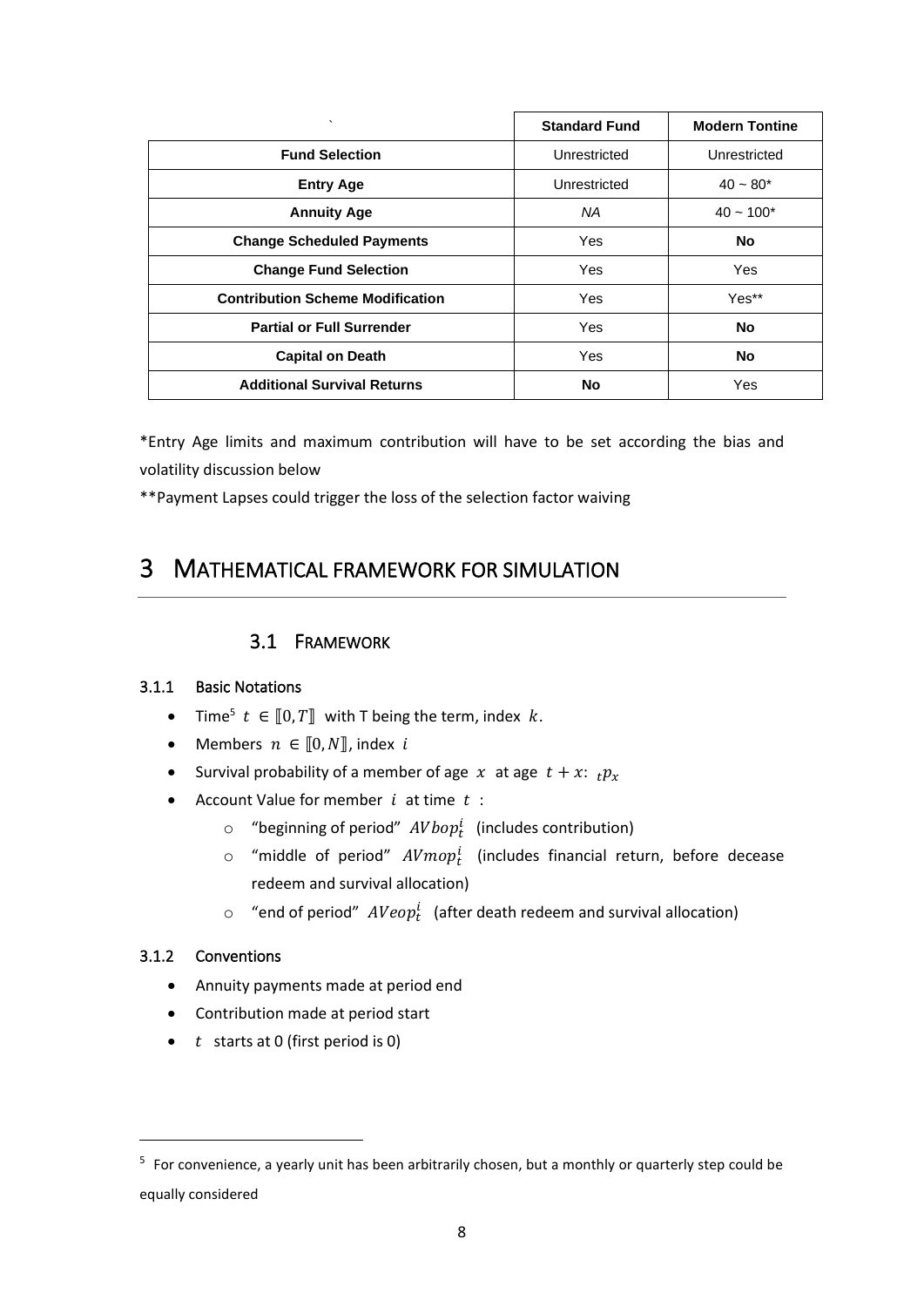# 3.2 REDEEM AMOUNT & ALLOCATION MECHANISM

<span id="page-8-0"></span>Note: calculation below is at the step  $t_c$ . Members age are noted  $x$  at time  $t_c$ .

#### 3.2.1 Redeem Amount

**•** Tontine redeem  $\text{FontRedeem}_{t_c}$  – is forfeited account value (after financial return)  $AV_{mop}^i$  of all the deceased numbers during the period  $t_c$ :

$$
TontRedeem_{t_c} = \sum_{i:D\in ath} AV^{i}_{mop}
$$

#### 3.2.2 Redeem Amount Allocation to survived members

• **The Tontine Share** for member  $n$  is the Fair Expected Survival Gain for the time  $t_c$ based on the member account value (after financial return)  $\mathit{AV}^n_{mop}$ :

$$
TontShare_{t_c}^n = \left(\frac{q_{x_n}}{1 - q_{x_n}}\right) AV_{mop}^n
$$

**• The Tontine Return:**  $TontReturn^n_{t_c}$  is the total forfeited account value  $\mathit{FontRedeem}_{\ t_c}\,$  allocated to survived members using  $\mathit{FontShare}_{t_c}^n$  as an allocation key:

$$
\forall n: Survey \hspace{0.5cm}\textit{TontReturn}\, \begin{array}{l} \textit{TontShape}^n_t\\ \textit{V.n: Survey} \end{array}
$$

In order to recoup with the notation defined in (Fullmer & Sabin, 2018), we can define the "Group Gain" as:

$$
G_{t_c} = \frac{FontRedeem_{t_c}}{\sum_{i: Surv}FontShare_{t_c}^i}
$$

And ensure:

$$
\forall n: Survey \qquad Tontheturn_{t_c}^n = Tonthare_{t_c}^n \cdot G_{t_c}
$$

# 3.3 WHY THIS ALLOCATION MODEL WORKS?

<span id="page-8-1"></span>Note: calculations below are at the step  $t_c$ . Members age are noted  $x$  at time  $t_c$ .

#### 3.3.1 Consistency Check

Thanks to the Tontine Share construction, it is easy to prove that the Expected Value of  $\mathit{FontRedeem}_{\,t_{c}}\,$  is equal to the Expected Value of all the Tontine Shares for survivors:

$$
E[FontRedeem_{t_c}] = E\left[\sum_{i: Surv} TontShare_{t_c}^i\right]
$$

By noting: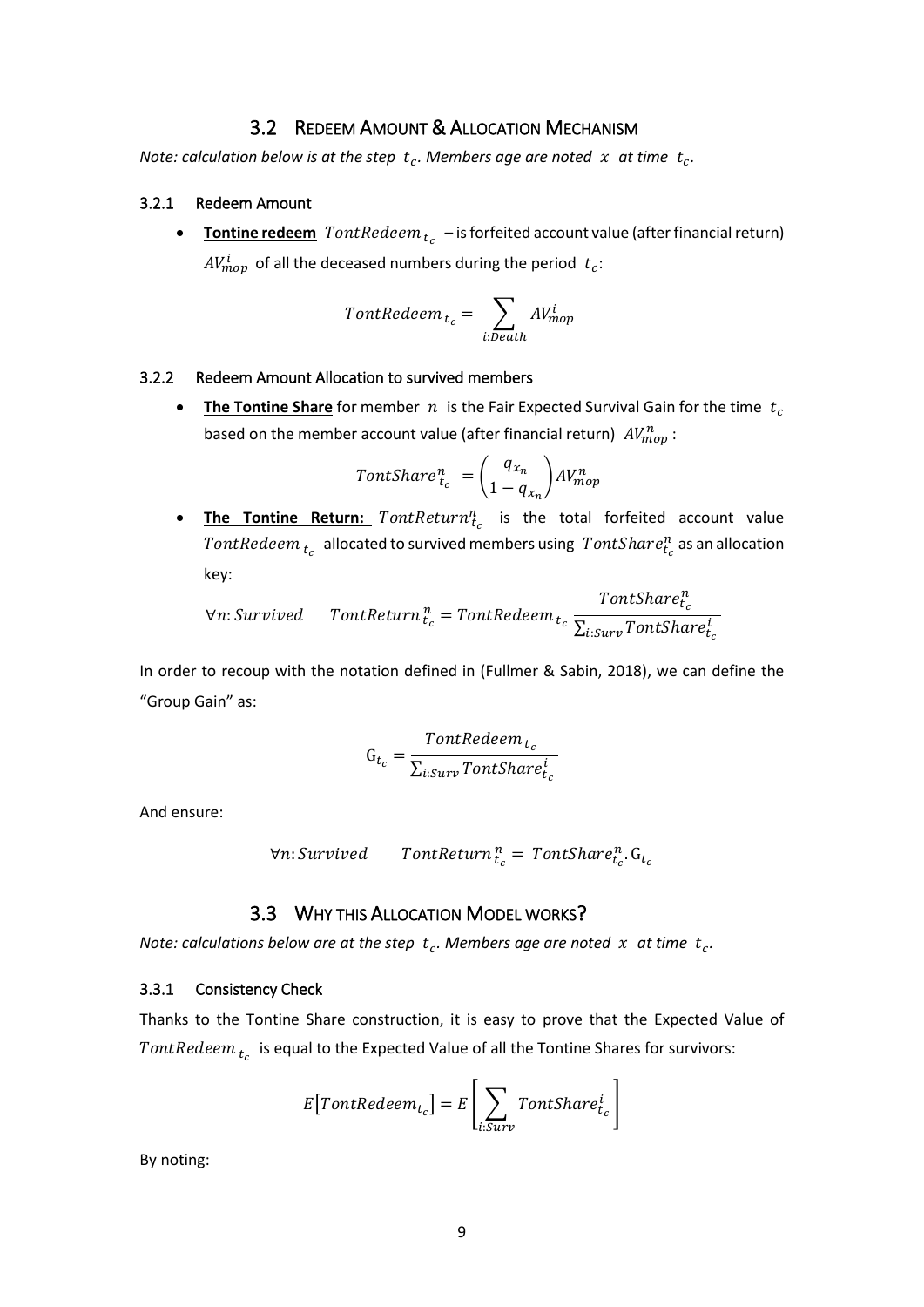$$
E[FontRedeem_{t_c}] = E\left[\sum_{i:Death} AV_{mop}^i\right]
$$

And developing the second term:

$$
E\left[\sum_{i: Surv}TontShare_{t_c}^i\right] = \sum_i (1 - q_{x_i}).\text{TontShare}_{t_c}^i =
$$
\n
$$
= \sum_i \left[ (1 - q_{x_i}).\left(\frac{q_{x_i}}{1 - q_{x_i}}\right) AV_{mop}^i \right] = \sum_i q_{x_i}.AV_{mop}^i = E\left[\sum_{i:open} AV_{mop}^i\right]
$$

i

i:Death

]

We get the equality.

i

This is however not enough to prove that the allocation model works.

#### 3.3.2 Is the model fair\* from actuarial standpoint?

Having the allocation model work is equivalent to show that the Tontine Returns expected value are in line to the Tontine Returns for each individual member. In practice, this is not the case, as shown and discussed by (Donnelly, Actuarial fairness and solidarity in pooled annuity funds, 2015) and (Forman & Sabin, Survivor Funds, 2016).

This bias exists since the total mortality proceeds (Tontine Returns) of a given period depend on the individual member status (alive or not), creating a bias in the group gain.

A simple way to convince oneself is to create a fictive pool with 2 profiles:

- 1) A single member with a large Account Value and an extremely high death probability
- 2) Many other members with relatively low Account Value and low death probabilities

|                      | Profile 1 | Profile 2 |
|----------------------|-----------|-----------|
| # Member             | 1         | 5,000     |
| AV                   | 500,000   | 1,000     |
| qx                   | 5.00%     | 0.20%     |
| <b>Tontine Share</b> | 26,316    | 2.004     |
| Exp. Tont. Red.      | 25,000    | 2.0       |

In this case, the pool is very unlikely to have enough depth to cover the  $1<sup>st</sup>$  profile Tontine Share in case of survival, as shown in below table:

| Pool level           | Profile 1 | Profile 2 | Pool      |
|----------------------|-----------|-----------|-----------|
| Total AV             | 500,000   | 5,000,000 | 5,500,000 |
| <b>Tontine Share</b> | 26,316    | 10,020    | 36,336    |
| Exp. Tont. Red.      | 25,000    | 10,000    | 35,000    |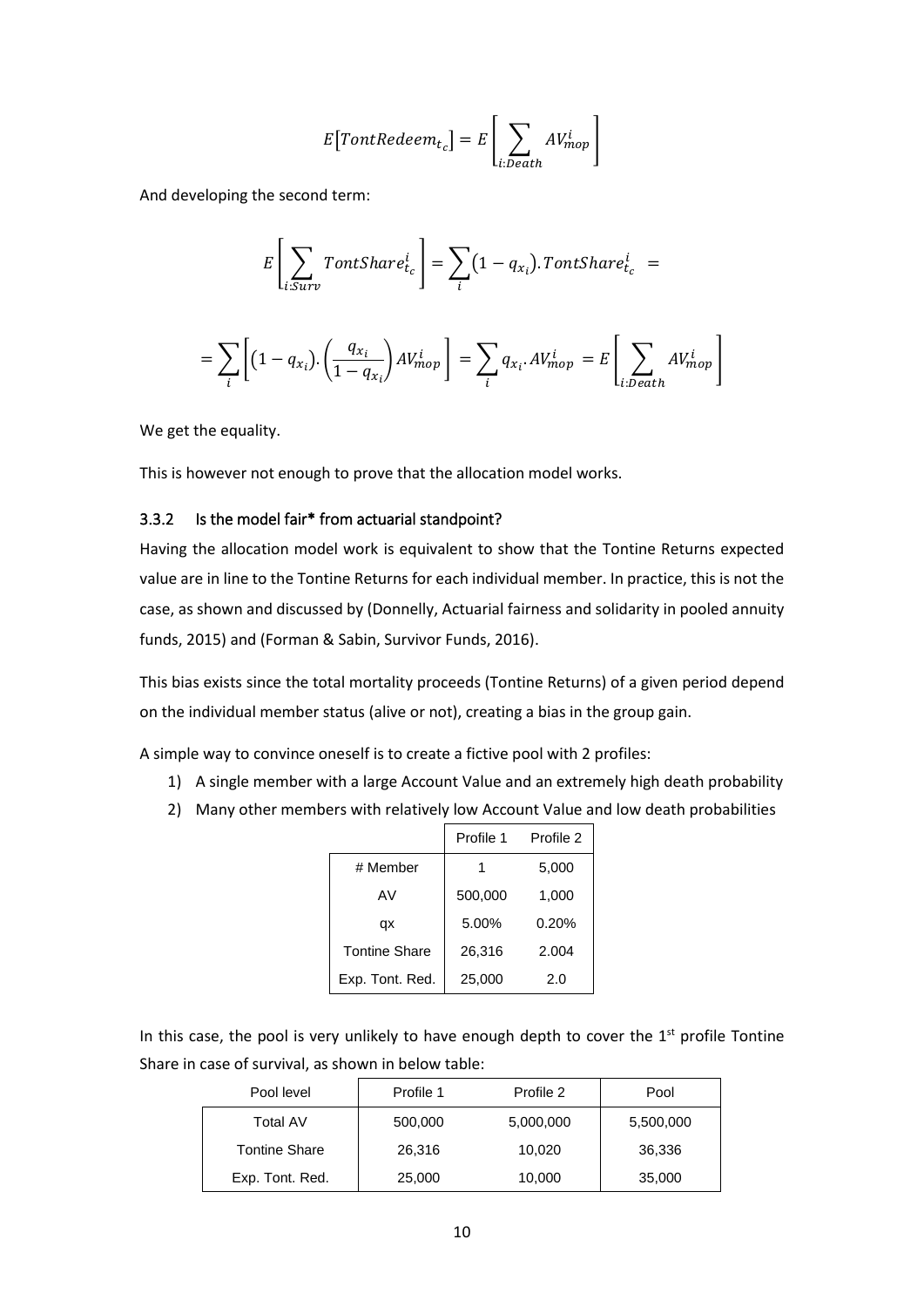#### 3.3.3 Individual Bias analysis

The individual bias and error can be formalized as below:

$$
\forall n \in [0, N] \qquad E[FontReturn_{t_c}^n] = E[FontShare_{t_c}^n] + \varepsilon_N
$$
\n
$$
\forall n \in [0, N] \qquad error_n = \frac{\varepsilon_N}{E[FontShare_{t_c}^n]} = \frac{E[FontReturn_{t_c}^n]}{E[FontShare_{t_c}^n]} - 1
$$

Ideally, we would like to prove:

$$
\lim_{N \to \infty} \varepsilon_N = 0 \text{ and } \lim_{N \to \infty} \text{error}_n = 0
$$

In practice, we found that both individual bias and error tended to decrease when the individual  $\mathit{TontShare}_{t_c}^n$  were as diluted as possible.

A proxy used<sup>6</sup> in the study to predict the bias was:

$$
error_n \sim -\frac{FontShare_{c}^n}{\sum_{i:Surv}FontShare_{t_c}^i} + \frac{1}{N}
$$

# 3.4 THE TERM DILEMMA AND POSSIBLE MORAL HAZARD

#### <span id="page-10-0"></span>3.4.1 Positive Selection factor and Moral Hazard

The moral hazard in Annuities is a common subject in actuarial field. (Valdez, Piggott, & Wang, 2006) showed that adverse selection can exist in Annuities and GSA (Group Self Annuitization) – although the effect is expected to be less severe in GSA than in traditional annuity. While we do not think it should be an issue for non-voluntary contribution (compulsory retirement funds, proceeds from a term life…) – we believe that there will be a positive selection effect for elective contribution.

#### 3.4.2 The Term Dilemma - Description

The Term dilemma arises from the fact that it is possible to "breakdown" a given investment in 2 sub-terms while keeping the same Tontine Returns. For instance, instead of investing for a lumpsum target of 10 year, one could elect to invest in a 5 years term first, then reinvest 5 year later to reach the term of 10 years.

Of course, in the second case, the member would have an option not to follow its investment after the first 5 years (in case of health issues for instance), while the first choice locks the member for 10 years.

<sup>&</sup>lt;sup>6</sup> Further work is needed to confirm whether this proxy can be generalized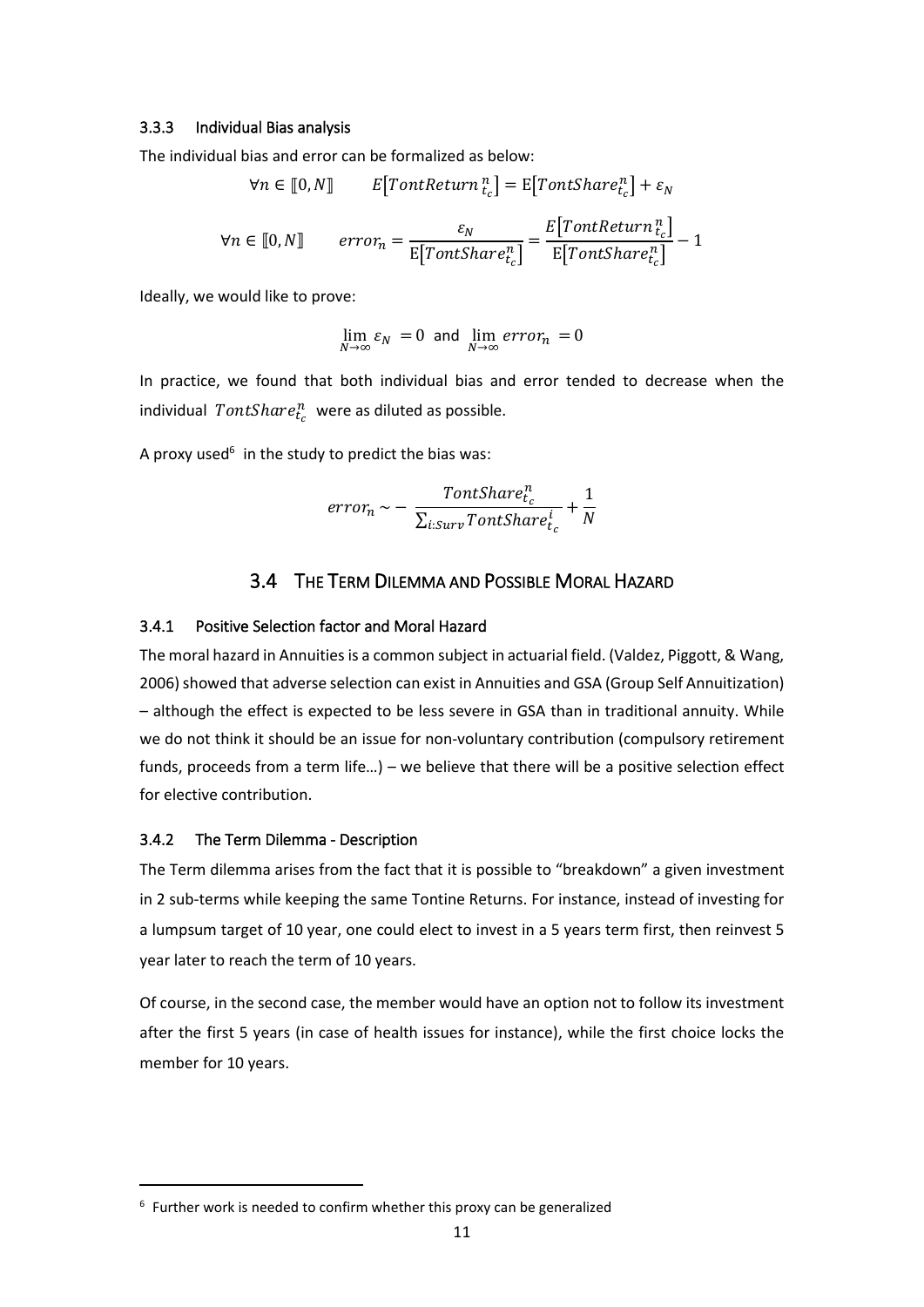This raises an issue in terms of fairness and makes the Modern Tontine workable only if everybody elects to invest on the shortest period available – which is against the essence of the scheme.

#### 3.4.3 The Term Dilemma – Proof in Lump Sum case<sup>7</sup>

Let us consider 2 terms  $t_1 > t_2$  and 2 members with the same demographics:

- $\Rightarrow$  1<sup>st</sup> member elects a lumpsum of term  $t_1$  and initial contribution  $AV$
- $\Rightarrow$  2<sup>nd</sup> member elects a lumpsum of term  $t_2$  and initial contribution  $AV$ , and will then re-elect a lumpsum with of term  $t_1$  with the proceedings

We assume that both will survive on the whole period and for simplification, that the fund member is infinite (otherwise their survival would marginally impact the global return).

Using above notations, the  $1<sup>st</sup>$  member has a Survival Expected Payout of:

$$
SEP_{t_1}^1 = AV.\frac{1}{t_1 + 1}p_x
$$

The 2nd member has its first Survival Expected Payout as follow:

$$
SEP_{t_2}^2 = AV.\frac{1}{t_2 + 1}p_x
$$

The 2<sup>nd</sup> member second and final Expected Survival Gain at  $t_1$  is as follow (he/she reinvests its SEP):

$$
SEP_{t_1}^2 = SEP_{t_2}^2 \cdot \frac{1}{t_1 + 1} = AV \cdot \frac{1}{t_2 + 1} = AV \cdot \frac{1}{t_1 + 1} = AV \cdot \frac{1}{t_1 + 1} = SEP_{t_1}^1
$$

<span id="page-11-0"></span>Which shows that both members have the same Survival Expected Survival Gain.

### 3.5 PROSPECTIVE VIEW AT A GIVEN TIME

The mathematic framework for a single period is enough to proceed to the simulation. However, flexible outflow selection scheme requires some prospective indicators. Additionally, some of the indicators will be used to test the adequacy of the model.

*Notes:*

*1. Calculation below are at a member level. For simpler notations, the member index n is not present in this section.*

 $^7$  The demonstration can be generalized to all  $\{FN_t\}$ , with the optimal strategy for the "moral hazard" benefactor being to invest on one year terms and reinvesting the proceedings minus the payment expected for the "normal" member at each time step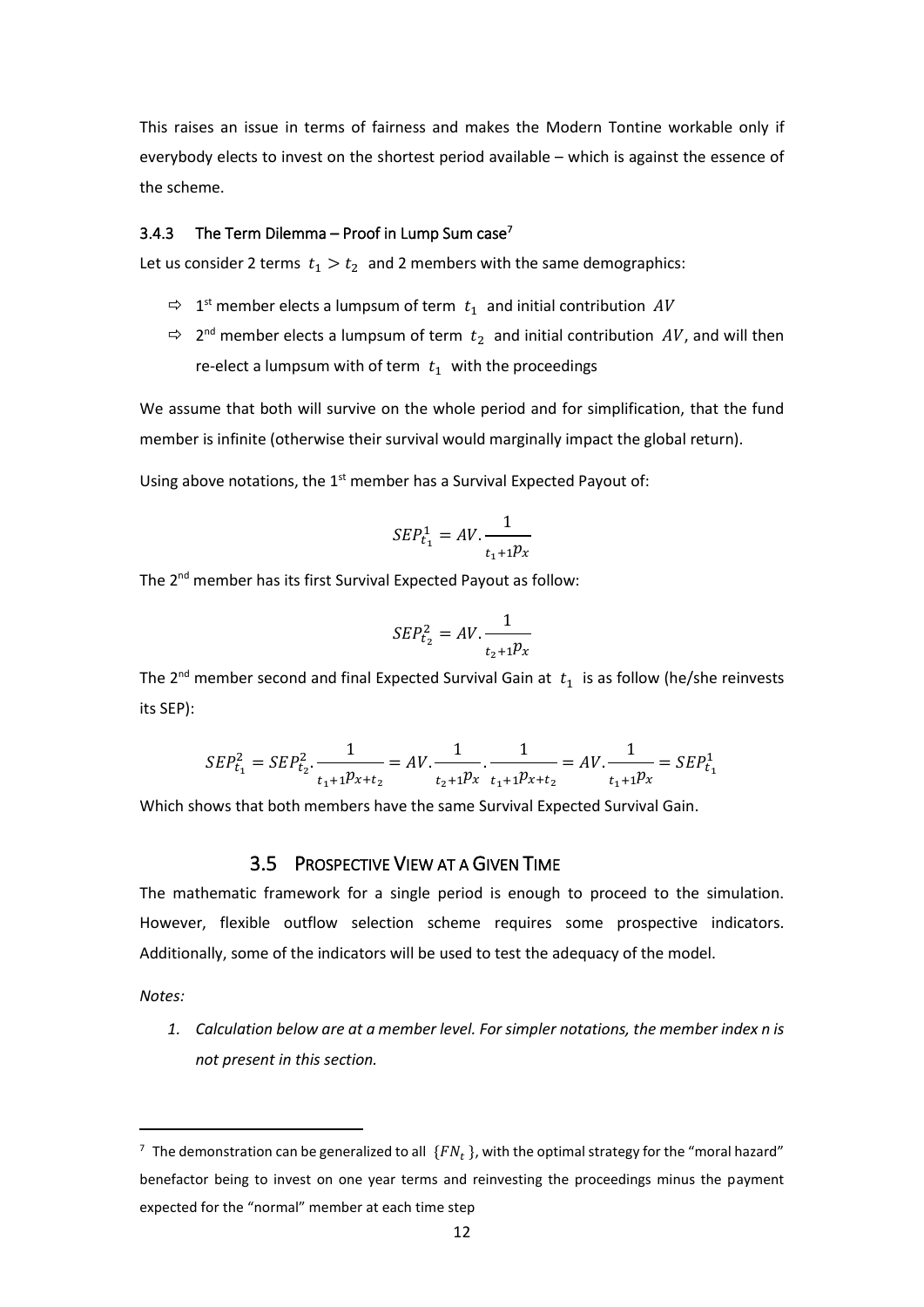- 2.  $\,$  All the calculation below is seen from a given  $\,t_c$ . For simpler notations, the initial  $\,t_c$ *is not present in this section*
- *3. In practice, this prospective view will be updated at each time step since it depends on actual Tontine Returns and actual financial returns*

#### 3.5.1 Expected Payouts (at member level)

- **Nominal Flow (at future time t):** this is the outflow intensity selected by the member at subscription. It is used to norm the outflows.  $\{FN_t\}$
- The **Nominal Survival Expected Payout**<sup>8</sup>  $nSEP$  this is the basic unit to allocate the Initial Amount across the nominal flow:

$$
nSEP = \frac{AV}{\sum_{t} FN_{t \cdot t + 1} p_{x}}
$$

• The **Survival Expected Payouts**  ${SEP_t}$  – payment amount made in case of survival based on current account value - can be easily derived:

$$
SEP_t = nSEP.FN_t
$$

• The **Total Survival Expected Payout** SEP is the sum of expected payouts

$$
SEP = \sum_{t} SEP_{t} = nSEP. \sum_{t} FN_{t} = AV. \frac{\sum_{t} FN_{t}}{\sum_{t} FN_{t \cdot t + 1} p_{x}}
$$

• The **Payout Present Value**  $\{PPV_t\}$  are the outflows weighed by current Account Value, intensity and survival probability. At a single future time step:

$$
PPV_t = SEP_t \tcdot t + 1p_x = nSEP \tcdot FN_t \tcdot t + 1p_x = \frac{AV}{\sum_t FN_t \tcdot t + 1p_x} \tcdot FN_t \tcdot t + 1p_x
$$
  
It is notable that by construction  $\sum_t PPV_t = AV$ 

#### 3.5.2 Expected Survival Gain and Tontine Share (at member level)

• The **Expected Survival Gain** is defined as the surplus of the Total Survival Expected Payout compared with current Account Value on the whole term of the member ITA:

$$
ESG = SEP - AV = AV\left(\frac{\sum_{t} FN_{t}}{\sum_{t} FN_{t \cdot t + 1} p_{x}} - 1\right)
$$

• The prospective **Tontine Share<sup>9</sup> at a future time t**  $TontShare_t$  is the Expected Survival Gain at each time step seen at time 0. A convenient way to express it is the prospective Account Value at beginning of the period t weighed by the decrement probability during period t:

 $^8$  n $SEP$  is equivalent to the Face Amount of an Annuity of outflow intensity  $\{FN_t\}$  and Premium  $\;AV.$ 

<sup>&</sup>lt;sup>9</sup> By construction,  $TontShare_t$  can be interpreted as the stepwise change of mathematical reserve for an Annuity with outflow intensity  $\{FN_t\}$  and Single Premium  $AV$ .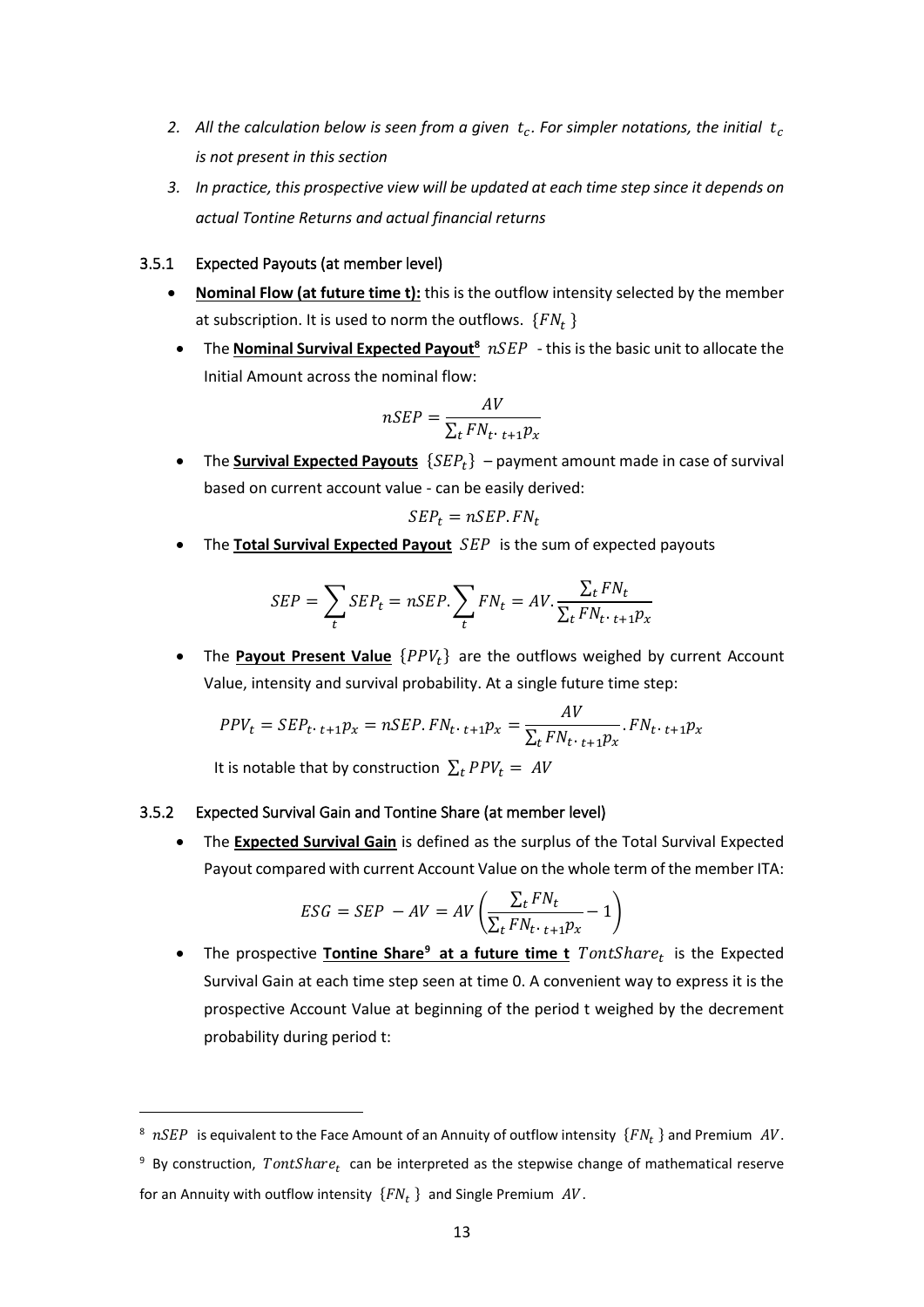$$
TontShare_t = \left(\frac{q_{x+t}}{1 - q_{x+t}}\right) \frac{\sum_{k \ge t} PPV_k}{tP_x} = nSEP \left(\frac{q_{x+t}}{1 - q_{x+t}}\right) \frac{\sum_{k \ge t} FN_{k \cdot k + 1} p_x}{tP_x}
$$

• The **Tontine Share at time 0**, is the allocation key that is used in the model. It is also consistent with the definition given above, provided the AV includes the financial return earned during the period:

$$
TontShare_o = \left(\frac{q_{x+t}}{1 - q_{x+t}}\right)AV
$$

• For consistency, we can ensure that  $\sum_t \text{FontShare}_t = ESG$ :

$$
\sum_{t} \text{TontShare}_{t} = nSEP \sum_{t} \left(\frac{q_{x+t}}{1 - q_{x+t}}\right) \frac{\sum_{k \ge t} FN_{k \cdot k + 1} p_{x}}{t p_{x}}
$$
\n
$$
= nSEP \sum_{t} \sum_{k \ge t} \left(\frac{q_{x+t}}{1 - q_{x+t}}\right) \frac{FN_{k \cdot k + 1} p_{x}}{t p_{x}}
$$
\n
$$
= nSEP \sum_{t} \sum_{k \ge t} \frac{FN_{k \cdot k + 1} p_{x \cdot} q_{x+t}}{p_{x+t \cdot t} p_{x}} = nSEP \sum_{t} \sum_{k \ge t} \frac{FN_{k \cdot k + 1} p_{x \cdot} q_{x+t}}{t + 1 p_{x}}
$$

By re-indexing the sum:

$$
= nSEP \sum_{k} \sum_{t \le k} \frac{FN_{k \cdot k+1}p_{x \cdot q_{x+t}}}{t+1} = nSEP \sum_{k} \left[ FN_{k} \sum_{t \le k} \frac{k+1}p_{x \cdot q_{x+t}}{t+1} \right]
$$

and noting that:

$$
\sum_{t \le k} \frac{k + 1 p_x \cdot q_{x+t}}{t + 1 p_x} = \sum_{t \le k} k - t p_{x+t+1} \cdot q_{x+t} = \sum_{t \le k} k - t p_{x+t+1} \cdot (1 - p_{x+t})
$$
\n
$$
= \sum_{t \le k} \left( k - t p_{x+t+1} - k - t p_{x+t+1} \cdot p_{x+t} \right) = \sum_{t \le k} \left( k - t p_{x+t+1} - k - t + 1 p_{x+t} \right) = 1 - k + 1 p_x
$$

We obtain:

$$
\sum_{t} \text{FontShare}_{t} = nSEP \sum_{k} [FN_{k}.(1 - {}_{k+1}p_{x})]
$$

$$
= nSEP \sum_{t} (FN_{t} - FN_{t \cdot t + 1}p_{x}) = nSEP \sum_{t} (FN_{t} - \frac{PPV_{t}}{nSEP})
$$

$$
= nSEP \sum_{t} FN_{t} - AV = SEP - AV = ESG
$$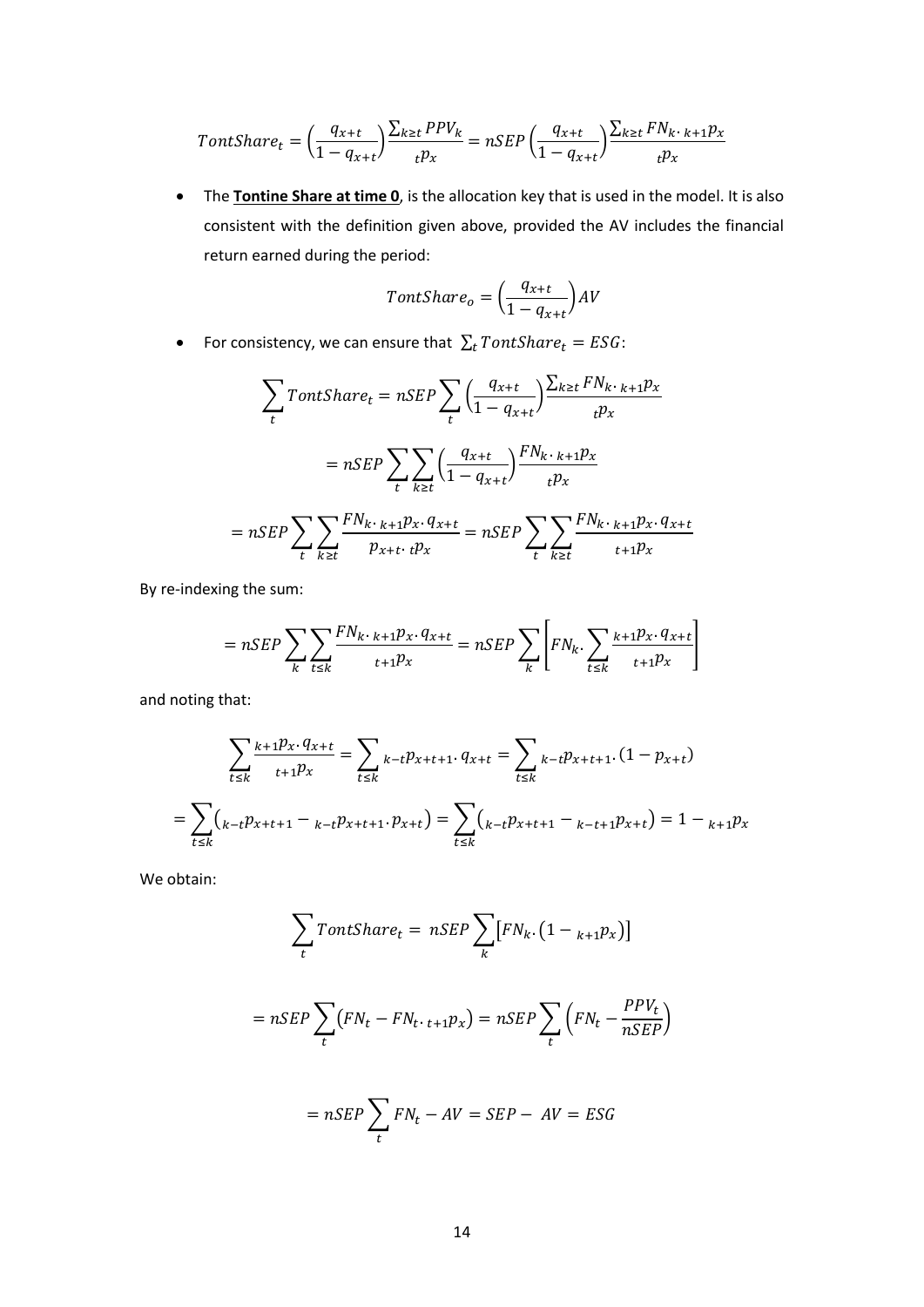#### 3.5.3 Generalization with an expected return yield

In further model projections, it will be interesting to compare the SEP and TontShare flows expected at issue date versus their actual counterparts. In order to do so effectively, an expected yield needs to be incorporated.

By noting  $v_t$  the discount factor at time  $t$  (derived from the expected return  $r_k$ ):

$$
\forall t \ v_t = \prod_{k \le t} (1 + r_k)^{-1}
$$

We get:

• The **Survival Expected Payouts with expected returns**  ${SEP'}_t$  – payment amount made in case of survival based on current account value - become:

$$
SEP't = \frac{nSEP.FN_t}{v_t}
$$

• The **Total Survival Expected Payout with expected returns** SEP' is the sum of expected payouts

$$
SEP' = \sum_{t} SEP'_{t} = nSEP \cdot \sum_{t} \frac{FN_{t}}{v_{t}} = AV \cdot \frac{\sum_{t} \frac{FN_{t}}{v_{t}}}{\sum_{t} FN_{t \cdot t + 1} p_{x}}
$$

- The **Payout Present Value** { } is unchanged by construction
- The prospective **Tontine Share at a future time t with expected returns** TontShare'<sub>t</sub> becomes:

$$
TontShare'_{t} = \left(\frac{q_{x+t}}{1-q_{x+t}}\right) \frac{\sum_{k\geq t} PPV_{k}}{t p_{x}.\, v_{t}} = nSEP\left(\frac{q_{x+t}}{1-q_{x+t}}\right) \frac{\sum_{k\geq t} FN_{k}.\, k+1 p_{x}}{t p_{x}.\, v_{t}}
$$

**<u>Note:</u>** the equality  $\sum_{t} \text{FontShare}_{t} = \text{ESG}$  does not hold since the expected survival gain includes Financial returns as well.

# <span id="page-14-1"></span><span id="page-14-0"></span>4 MODELISATION: CONVENTIONS & HYPOTHESIS

# 4.1 CONVENTION AND HYPOTHESIS

#### 4.1.1 Global conventions

- $\Rightarrow$  Annual step<sup>10</sup>
- $\Rightarrow$  Payment at the end of the period

<sup>&</sup>lt;sup>10</sup> For convenience, a yearly unit has been arbitrarily chosen, but a monthly or quarterly step could be equally considered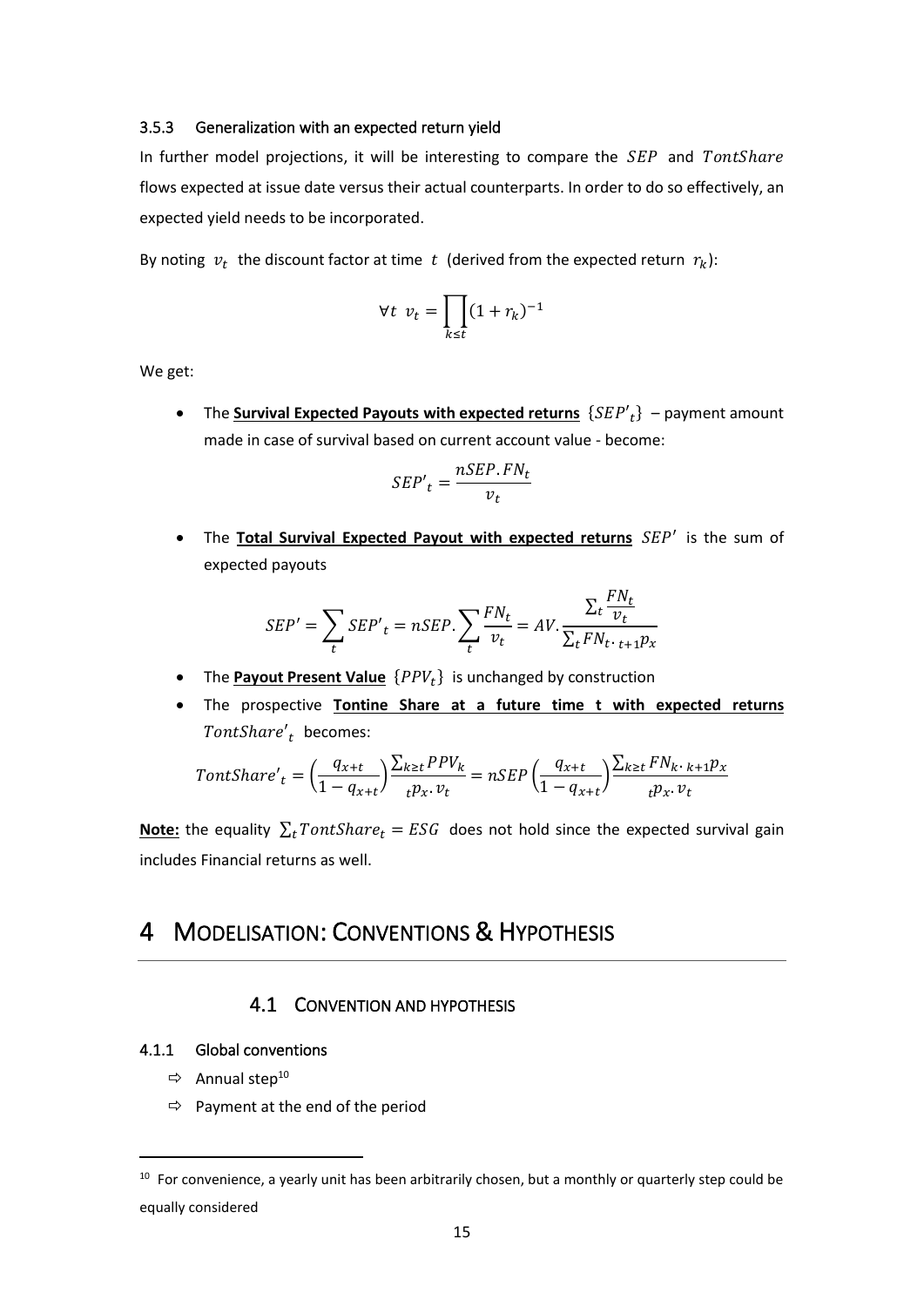- $\Rightarrow$  Contribution made at the beginning of the period
- $\Rightarrow$  Tontine Share are calculated after FIN Return and before survival
- $\Rightarrow$  3 funds are projected: Low Vol, Mid Vol and High Vol

## 4.1.2 Mortality

In terms of mortality, we will use the latest Taiwan TSO 2011. This is purely an arbitrary choice for illustration purpose – the choice of mortality will be further discussed below. The selection factor used is arbitrary too and fixed to 40% in first year increasing to 90% with an annual step of 5% (member presence).

# 4.2 ALGORITHM

<span id="page-15-0"></span>The algorithm used can be summarized as follow:

#### **Start period:**

- $\Rightarrow$  Initialise (IF policies, px...)
- $\Rightarrow$  Add new members and new contributions

### **"Mid" period:**

- $\Rightarrow$  Add Financial Return for the step
- $\Rightarrow$  Calculate Tontine Share and Expected SEP

#### **End Period:**

- $\Rightarrow$  Calculate Tontine Redeem amount
- $\Rightarrow$  Remove deceased members from the pool
- Allocate Tontine Redeem based on survivors Tontine Share
- <span id="page-15-1"></span> $\Rightarrow$  Prepare Next iteration (add new Insured, initialize bop variables)

# 4.3 SCENARIOS GENERATION

1000 scenarios, including both mortality and fund scenarios.

#### 4.3.1 Random Number Generator

The Mersenne Twister pseudo random number generator algorithm is being used.

#### 4.3.2 Fund Scenarios

For the matter of generating stochastic returns, a standard Black & Scholes framework with intercorrelated Brownian motions has been selected.

Returns and Volatility:

|                 | Return | <b>Volatility</b> |
|-----------------|--------|-------------------|
| <b>Low Vol</b>  | $2\%$  | 5%                |
| Mid Vol         | 4%     | 10%               |
| <b>High Vol</b> | 8%     | <b>20%</b>        |

Correlations are as follow: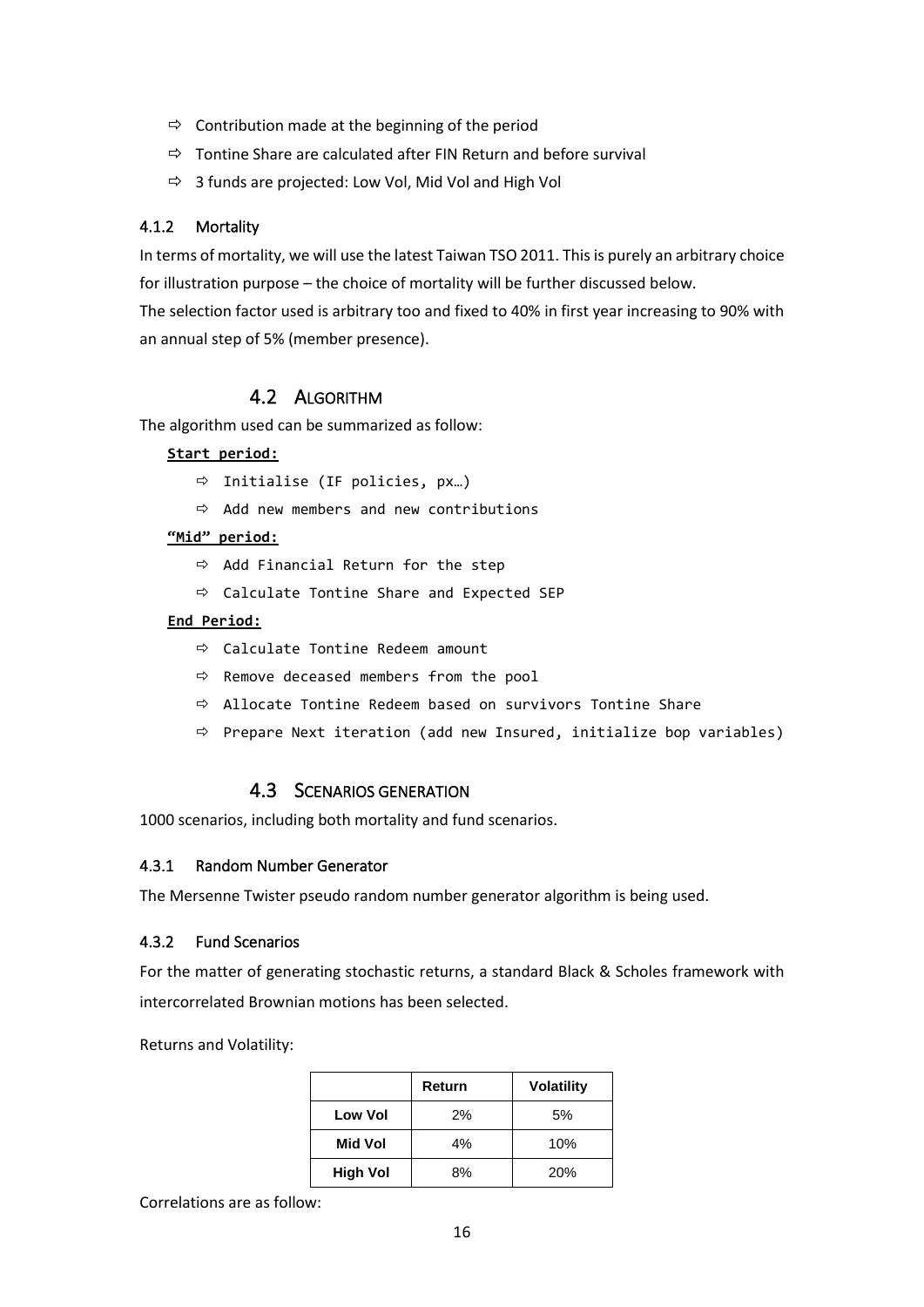| Correlation     | <b>Low Vol</b> | Mid Vol | <b>High Vol</b> |
|-----------------|----------------|---------|-----------------|
| <b>Low Vol</b>  |                | 0.2     | 0.1             |
| Mid Vol         |                |         | 0.4             |
| <b>High Vol</b> |                |         |                 |

## 4.3.3 Mortality Scenarios

<span id="page-16-0"></span>The mortality scenarios are derived from a random uniform distribution (between 0 and 1) applied to the survival function at member seen at enter date.

# 4.4 METRICS USED

To assess the model, following indicators will be extracted from the simulation tool.

- **Mortality A/E ratio:** this is the standard A/E ratio for mortality, expressed by count or amount
- **Tontine Share A/E ratio:** is the Tontine Gain compared to the Expected Tontine Share supposed to be accumulated. The Expected Tontine Share can either be the expected Share calculated at subscription (based on prospective indicators and average financial return) or the one calculated at beginning of each allocation step (path dependent).
- **SEP A/E ratio:** same as previous but for the Survival Expected Payouts vs Actual Payouts. The Expected Amount can also be estimated at subscription or at the star of each period (path dependent).

# <span id="page-16-2"></span><span id="page-16-1"></span>5 MODELISATION - GLOBAL

# 5.1 MODEL POINTS

# 5.1.1 Distribution

- $\Rightarrow$  5,000 insured per year for 10 years then run-off
- $\Rightarrow$  40 to 70 years old entry age, Male & Female equal proportion
- $\Rightarrow$  Distributed contribution: Single Pay, 5, 10, 15 and 20 year pay
- $\Rightarrow$  Annuitization starts at 65 up to 100
- $\Rightarrow$  Asset Allocation: Random among the 3 funds (by default, we assume rebalancing of asset at each step with the target allocation)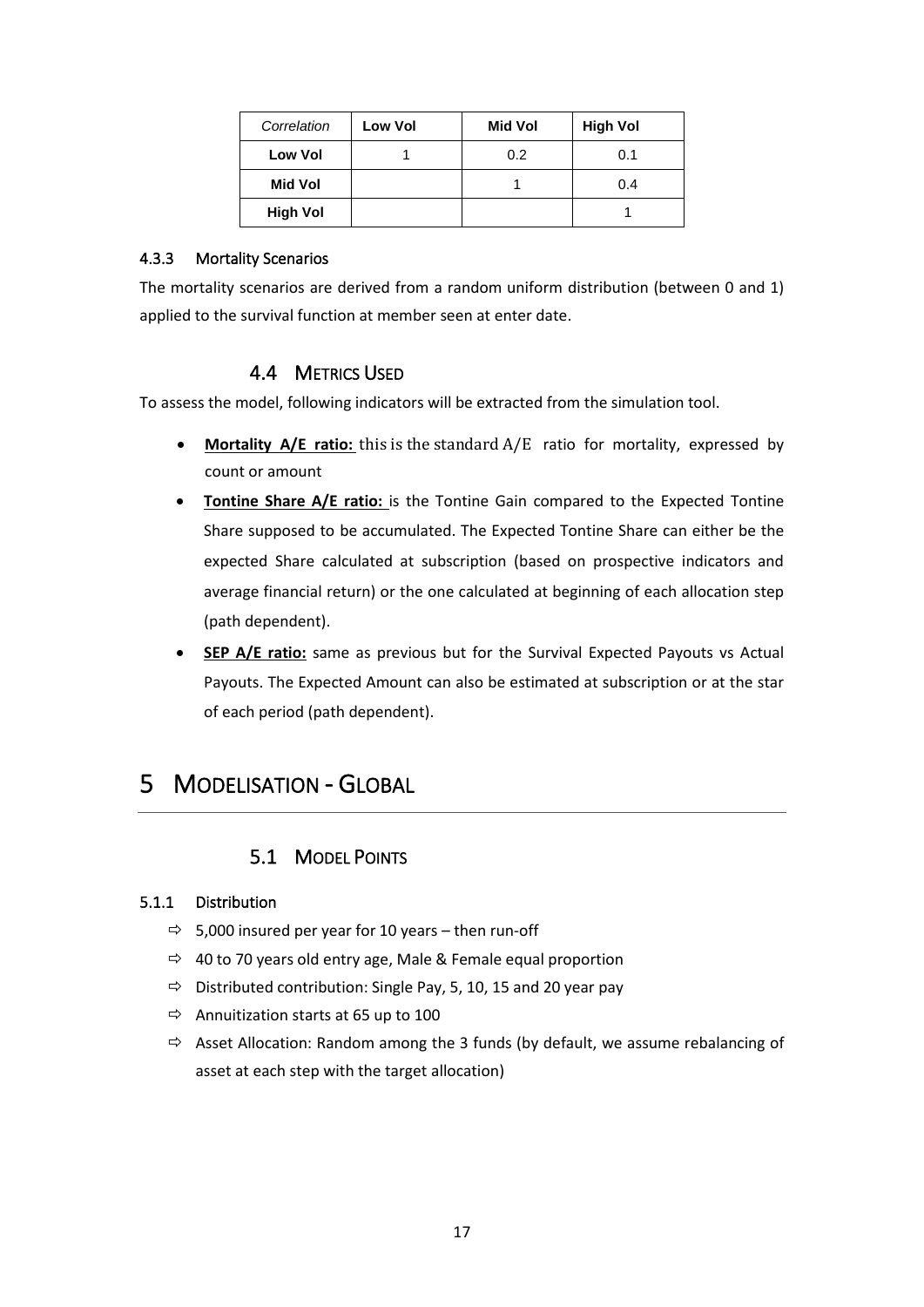



#### <span id="page-17-0"></span>5.2.1 Fund Overview over the years

The above graphs show a single simulation of the Modern Tontine over the years. The left column allows the apprehend the peak of population (reached around 10 years with little less than 50,000) and the extinction of the fund in 50 years. Maturities are staged depending on annuity length selected by members. Finally, death count is skewed on the right compared with in force members count, logically increased by aging population.

Right graphs illustrate contribution and payout, and the investment and Tontine returns compared with expected. The Tontine Returns increases with age – which is expected, but so is its deviation from expected from benchmark. Interestingly, we can see the impact of financial return on Tontine Returns when comparing the "initial" and "current" benchmarks.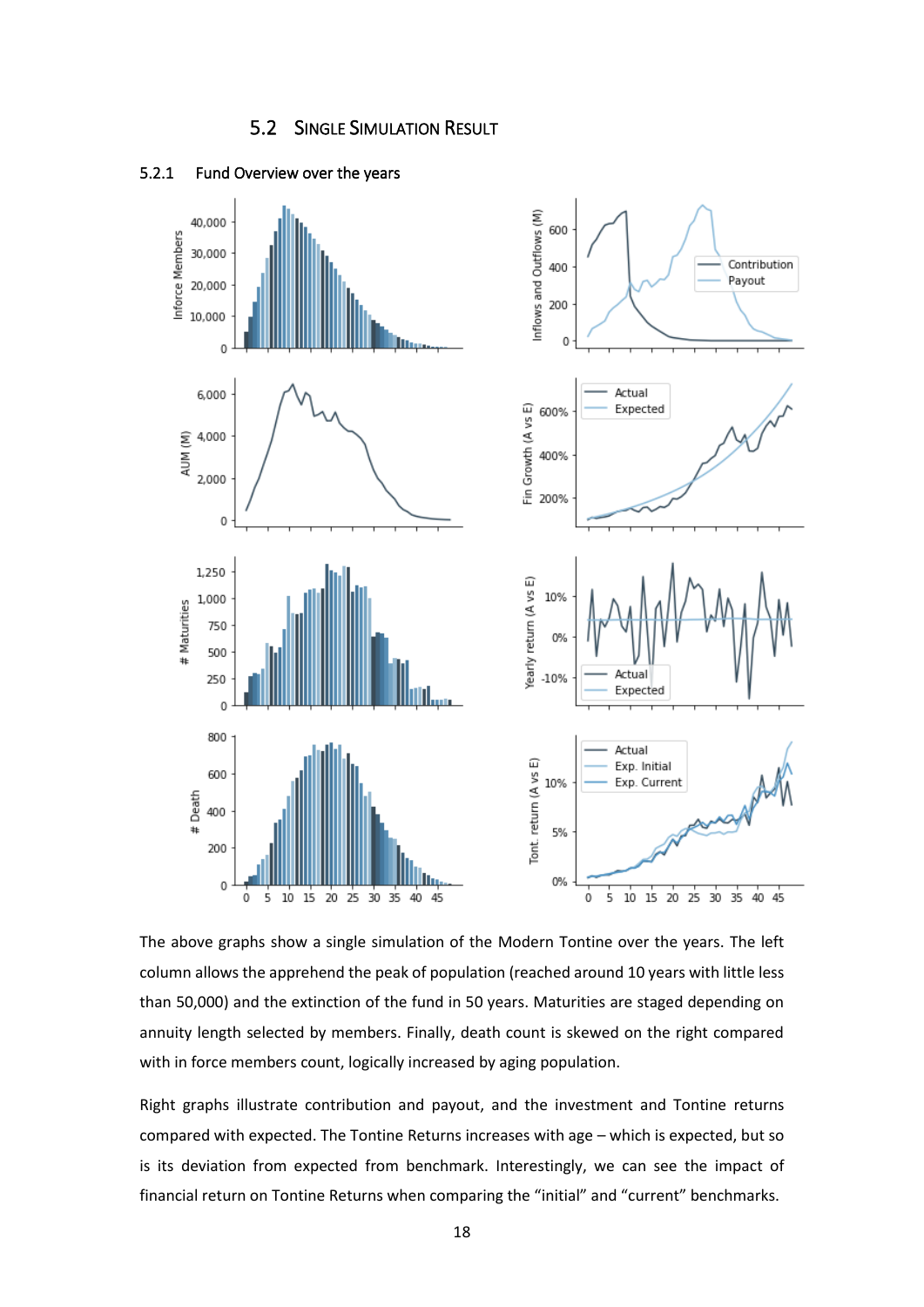



From left side graph, we observe the same impact of financial returns on Tontine Share returns when comparing "Initial" with "Current" benchmarks.

Right side graphs show the correlation of A/E ratio on mortality with A/E ratios for Tontine Share. On the last graph, the "Current benchmark" stays fairly closes to 1 in middle of the Tontine and deviates increasingly and start and end, due to population size and idiosyncratic bias. Initial Benchmark shows the additional impact of Financial return on A/E for Tontine share. When recouping with previous graph, we can observe the similar movements with Financial return (lower, higher, lower).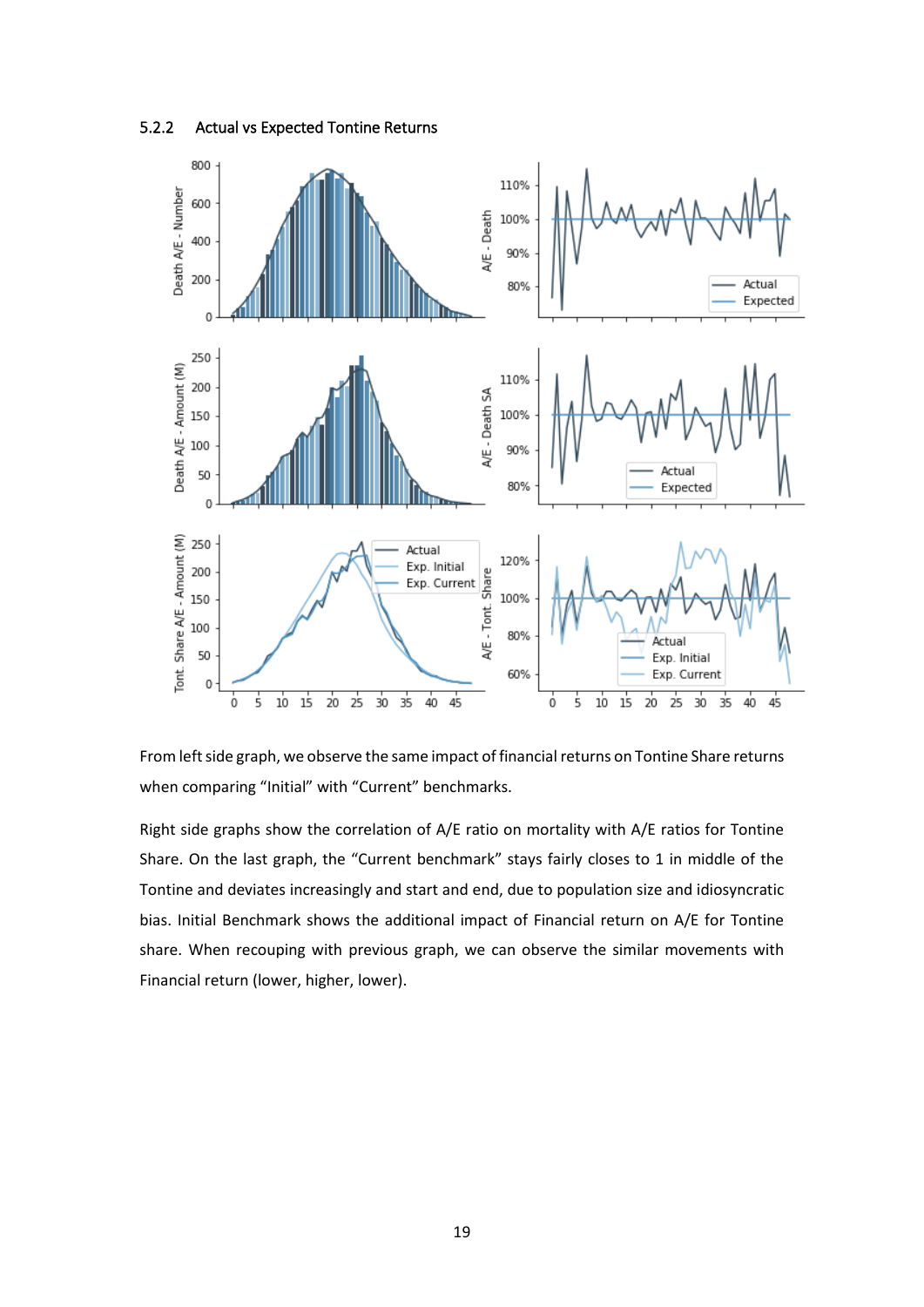# 5.1 WHOLE SIMULATION DISTRIBUTION ANALYSIS

<span id="page-19-0"></span>

As observed on a single simulation, the Tontine return follows a similar deviation at start and end of the fund, due to idiosyncratic mortality risk linked to small fund size. This shows the importance of having the largest pool possible to neutralize this volatile effect.

# <span id="page-19-2"></span><span id="page-19-1"></span>6 MODELISATION – FOCUSED TESTS

# 6.1 ACTUARIAL FAIRNESS BIAS

#### 6.1.1 Simulation

In order to isolate the bias, here are the projection hypothesis used:

- **500, 1000 and 5,000** insured
- $\Rightarrow$  40 to 70 years old entry age, Male & Female equal proportion
- Distributed contribution: **Single Pay only**
- Only **one year projected**, **Lump Sum**
- Asset Allocation: **financial return forced to 0**

# 6.1.2 Results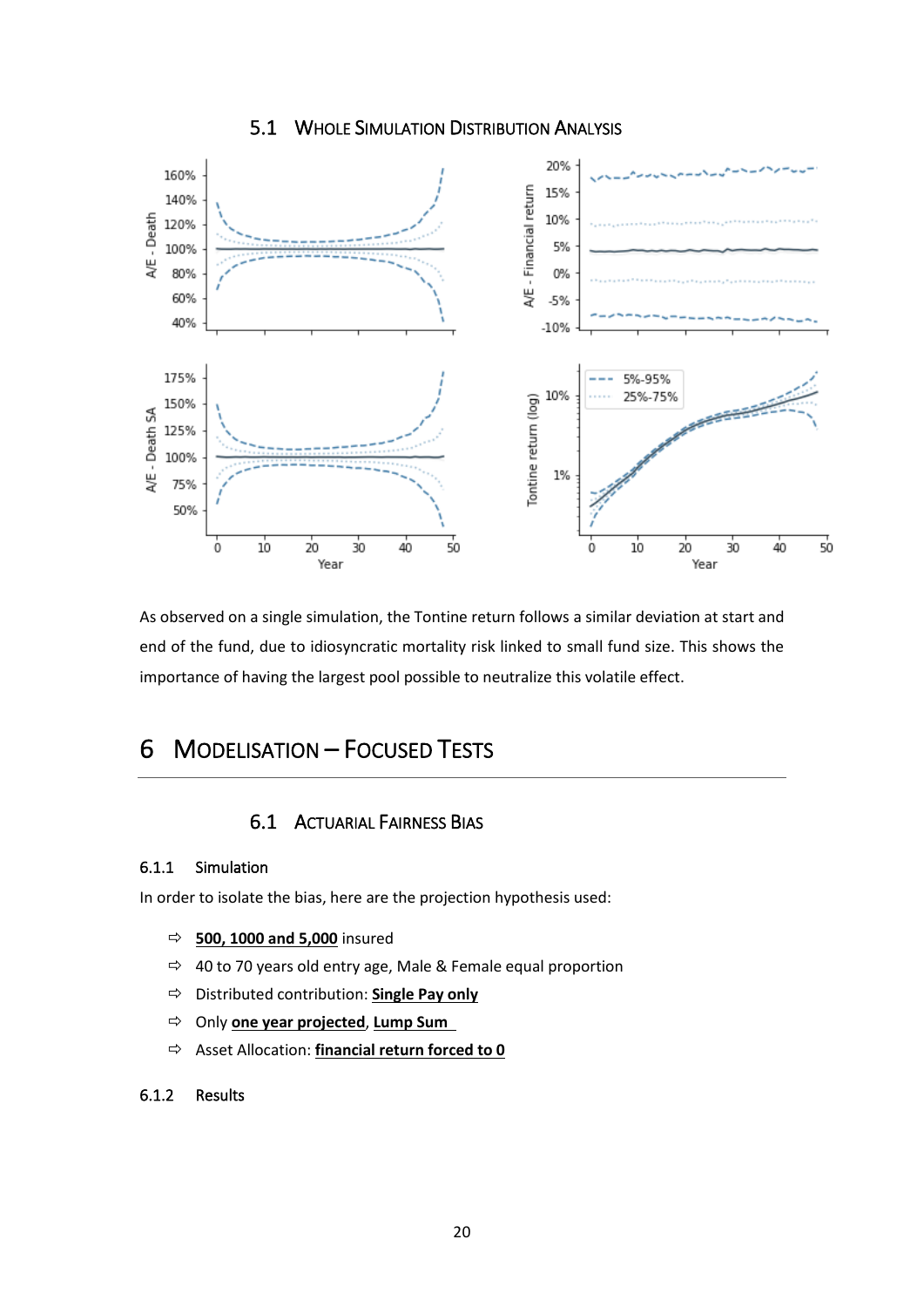

1<sup>st</sup> Line: Observed Bias, 2<sup>nd</sup> Line: Proxy Bias estimation, 3<sup>rd</sup> Line: The Bias reported

The impact of fund size of on bias is evident, with high deviation for 500 members mostly tampered when above 5000 members. To be noted the  $2<sup>nd</sup>$  line of graph which shows the relatively good fitting of the bias proxy presented above – for this case.

# 6.2 SENSITIVITY ANALYSIS MORTALITY & LONGEVITY DEVIATIONS

#### <span id="page-20-0"></span>6.2.1 Simulation

In order to isolate the bias, here are the projection hypothesis used:

- **1000 and 5,000** insured
- 40 to 70 years old entry age, **Male only**
- Distributed contribution: **Single Pay only**
- Only **one year projected**, **Lump Sum**
- Asset Allocation: **financial return forced to 0**
- **Selection factors forced to 1**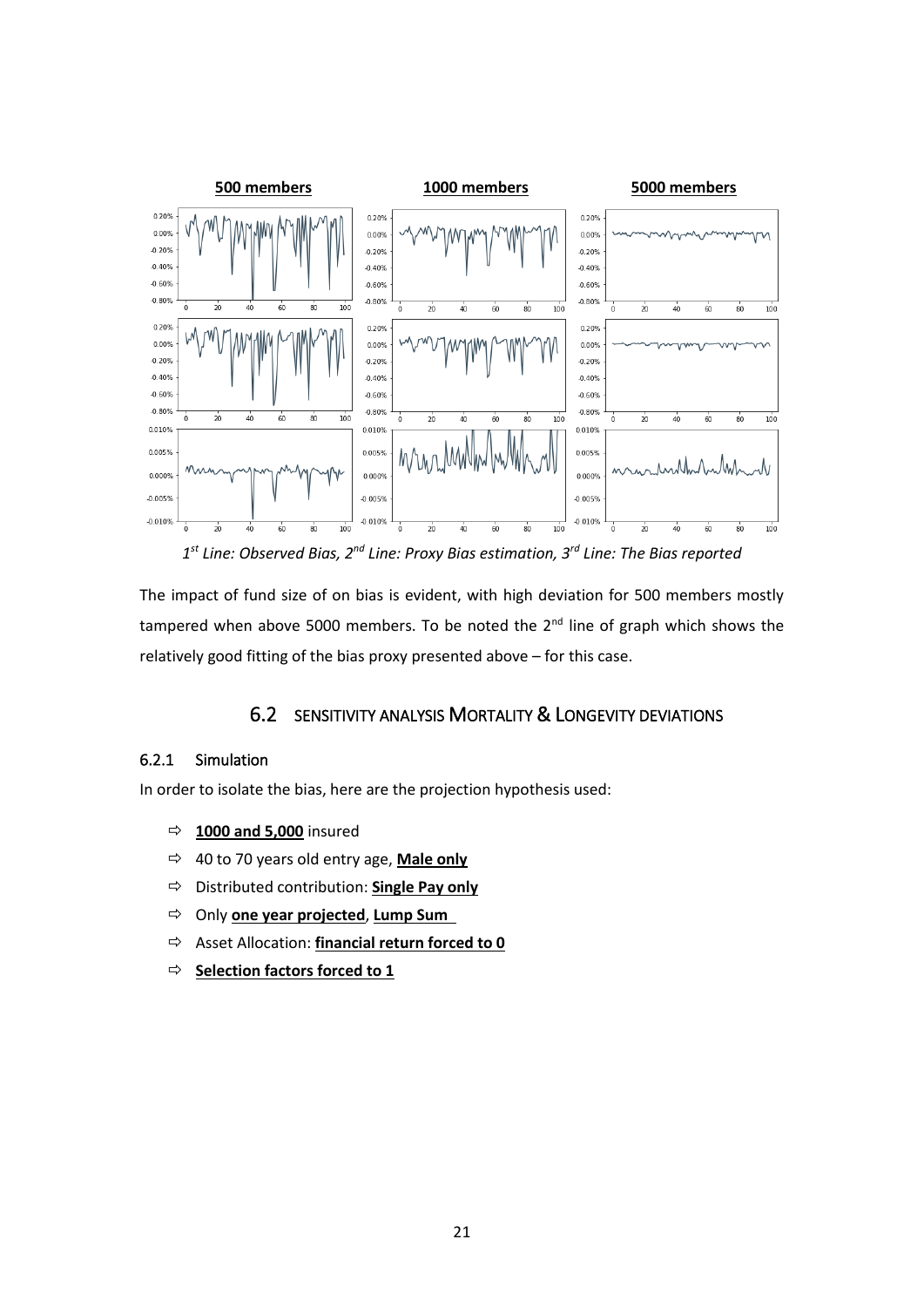

Based on above graphs ( $1<sup>st</sup>$  line), Tontine Returns are consistent with the mortality factor – the average mortality scenario. Of course, the returns in case of survival are limited for people at 40 years while they are indeed remarkably high for high ages (95). In current low rate environment, we could conclude that they are material after 65. Given this observation, low ages are not meaningful in terms of return for these solutions (a minimum age of 40 with long horizon), while higher ages could benefit from an outflow schedule that neutralizes the exponential growth of the force of mortality.

# <span id="page-21-1"></span><span id="page-21-0"></span>7 DISCUSSION

# 7.1 TECHNICAL

#### 7.1.1 Allocation Bias

As shown, the model has an inherent bias, linked to the inter-dependency of individual Tontine returns with pool returns. In practice, we observed that this bias follows the ratio of the member tontine share divided by total tontine share. Also, this bias was small compared to the overall returns and mortality idiosyncratic risk.

In order to manage this bias, the key is to limit the "atomization" of the Tontine Share  $-$  ie ensure that there is no member with an abnormally high share compared to the rest. The Tontine share depending both on the death probability and the account value  $-$  it seems logical to introduce limitation in terms of maximum contribution and minimum / maximum age. Along with enough member participation (5,000 seems enough from our simulation), the bias becomes negligible in our projections.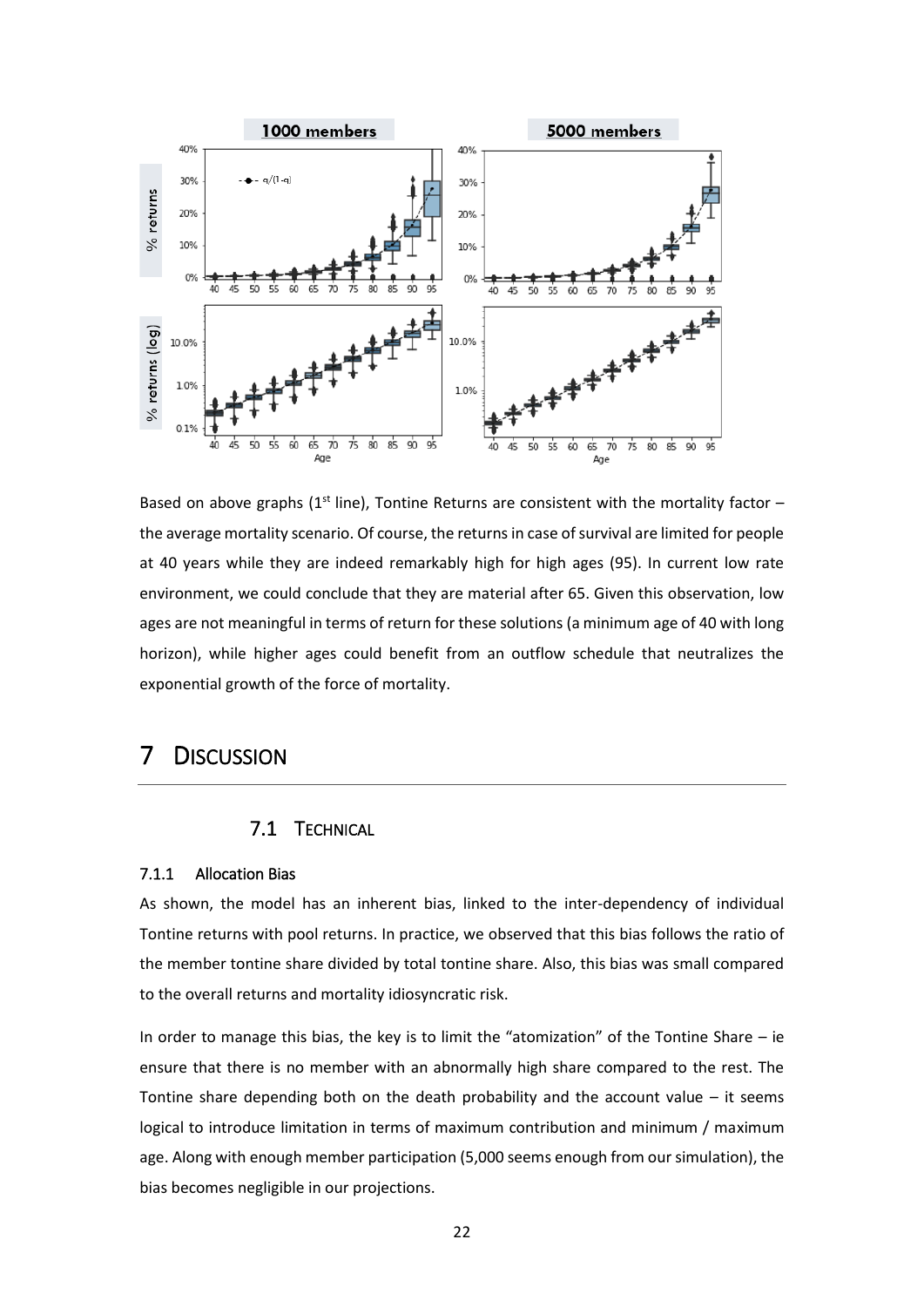# 7.1.2 Idiosyncratic Mortality Risk

The idiosyncratic is a significant source of volatility for the Modern Tontine returns. The same measures described in the bias mitigation can be taken, namely:

- Ensure large pool size (5,000 members and over seems ideal)
- Limit the entry age (40 to 80)
- Limit the contribution size

## 7.1.3 Financial Risk

The scheme being designed on a "Unit-Linked" concept, the financial risk will be bear exclusively by the members. Various investment strategies – passive and active – could be proposed as a service to each member to mitigate this risk and match their preferences.

As a note, it should be reminded that a member would primarily bear the risk linked to its own asset allocation. The return of the other member of the pool will only impact the members' Tontine Returns – and thus the overall investment only as a second order factor.

#### 7.1.4 Term Dilemma & Adverse selection

This dilemma is a significant drawback for "elective" plans – and should be carefully considered. Some mitigators could be:

- **Propose Modern Tontines only for "compulsory" plans** where outflows are preset and contribution not elective (government retirement plan).
- **Create sub Modern Tontinesfunds for each maturity**. Given sensitivity of this scheme to Mortality idiosyncratic risk – this solution seems sub-efficient.
- **Introduce a selection factor for early years**: Like a Term Life with strict underwriting, one could imagine a selection factor to be applied on the mortality table selected for the first years of a member in the Modern Tontine. This will favor longer terms returnwise and should counterbalance the Term Dilemma benefits.
- $\Rightarrow$  **Increase minimum maturity:** Along with the selection factor introduction allowing a minimum term between the first investment and the outgoes would allow to level the adverse selection risk. A minimum term of  $5 \approx 10$  years seems aligned with the purpose of a retirement plan.

# 7.1.5 Step Length Selection

The step at which at which the Tontine mechanism is triggered is an important consideration practically. On a pure theoretical standpoint, the "instantaneous" allocation is the most accurate. For modelling purpose, an annual step has been used. Some constraints arise: existing members need to prove their survival and new entrants would expect to join the pool as soon as possible. Given the importance of Tontine Returns in the scheme, we tend to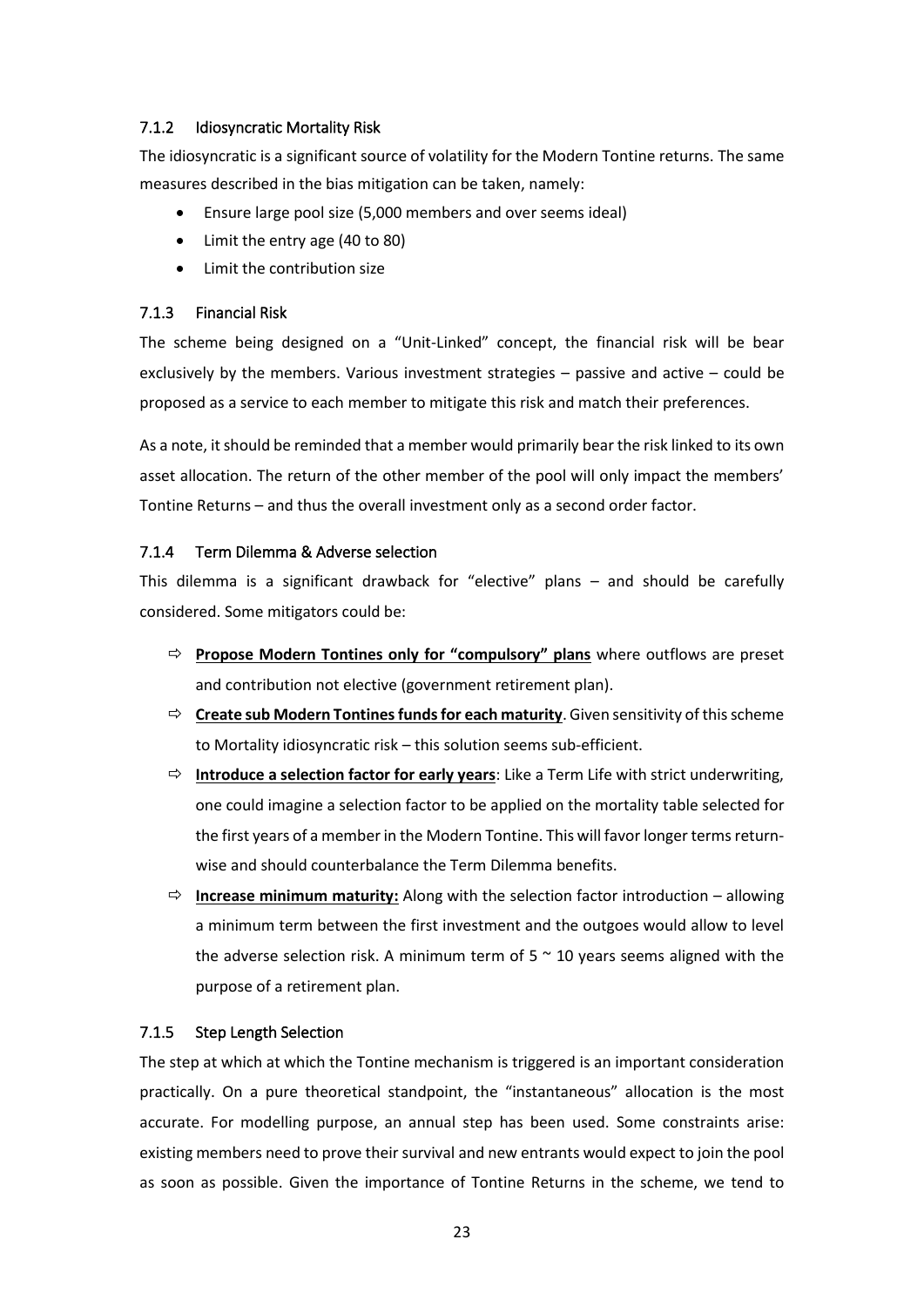prioritize the survival checks - especially when some actuarial interpolation techniques could be applied to the new joiners. The driver here to select the step would probably be the technology used for the survival checks.

# 7.2 PRACTICAL / COMMERCIAL

#### <span id="page-23-0"></span>7.2.1 Regulatory Framework

PEPP – Pan European Pension Plan – shows the attention politics and regulators give to adequate elderly financial planning. Further work is however expected in order to fit the Modern Tontines in an existing insurance regulatory framework.

#### 7.2.2 No Benefit Upon Death

Though not exclusive to Tontine – pure life annuities do not provide any benefit on death – this remains a key limitation from consumer perspective. Providing a with bequest alternative (and thus no Tontine returns) could be implemented and respond to this drawback.

#### 7.2.3 Complexity of Mechanism to be exposed

Exposing the mechanism to consumer will be a limitation  $-$  especially given the possible volatility on returns and the "sharing" nature of the mortality proceeds. Illustration, transparency, and regular communication will be required.

#### 7.2.4 Mortality Table & Selection Factors

The Tontine share – cornerstone of the allocation model – is highly dependent on the mortality assumption retained. Choosing the mortality across different generation raises several questions: best estimate assessment, segmentation and re-evaluation.

**Best estimate assessment**: As most of actuarial study, it should be appropriate with the target population and available experience, either internal and/or external.

**Segmentation**: Up to which level the segmentation of mortality assessment should be done is left open. The model shown used a standard Age / Gender segmentation as per the mortality table used for illustration. This question goes beyond the sole technical point and is ultimately an arbitrage between fairness, solidarity and regulation.

**Re-evaluation of assumptions:** Once size and experience is large enough; it should be possible to develop "internal" experience benchmarks. The question on whether and how to impact existing and new joiners is left open.

**Selection factors**: Ideally, they should be calibrated based on experience. From other business line, the selection generally lasts 5 years and maximum 10 years. The question of selection factor depending on age should also be considered – ideally.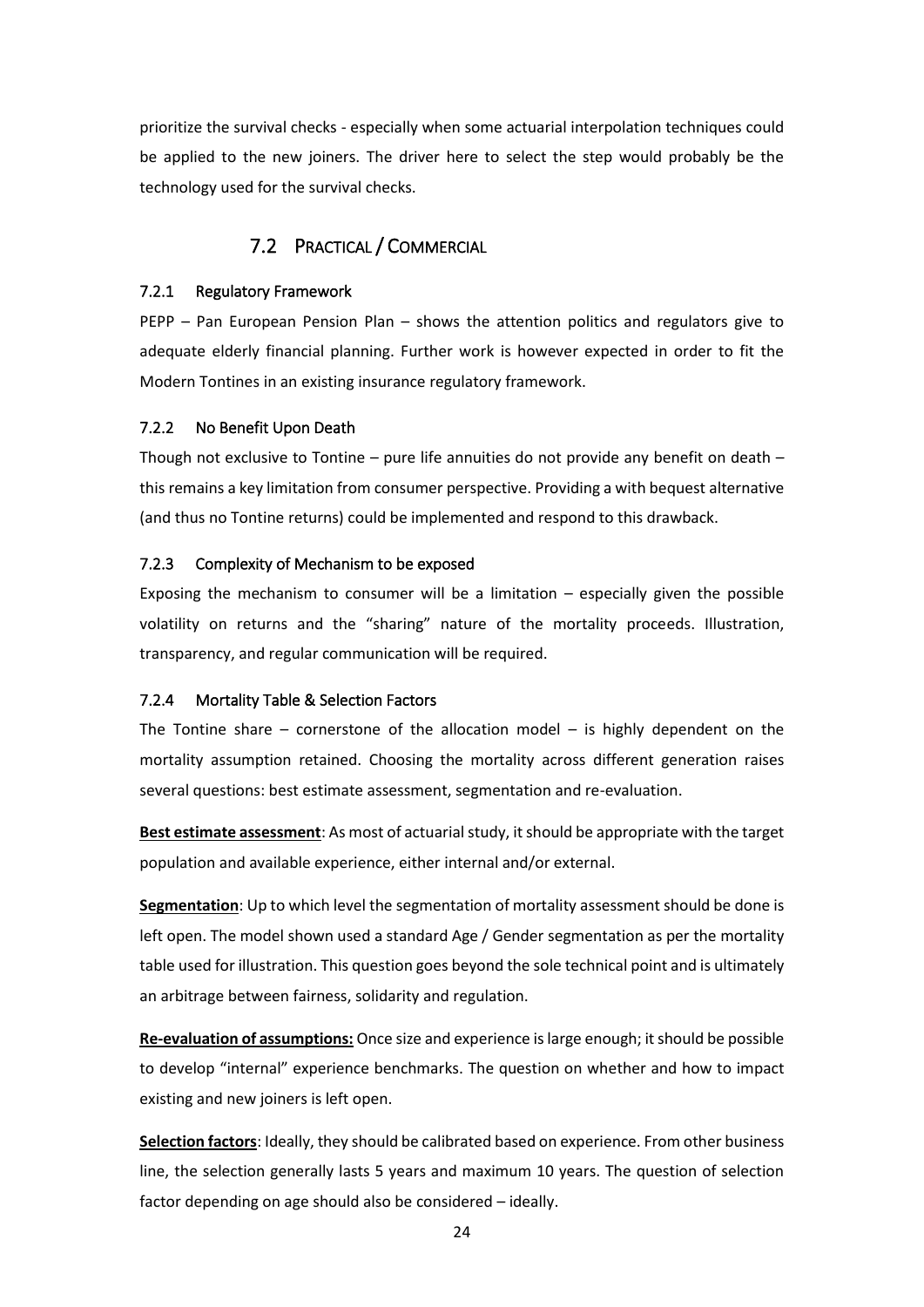#### 7.2.5 Regular Survival Checks

As the history of tontine has shown, fraud is a possibility that cannot be excluded. Survival checks can be time consuming and would directly impact the operation of the pools, as discussed during the step selection. The technology used to realize this task will directly impact the administration efficiency and benefits for members.

# <span id="page-24-0"></span>8 CONCLUSION

*"The Tontine is perhaps the most discredited financial instrument in history"<sup>11</sup> .* Used primarily as a fund-raising vehicle, their history is indeed tainted with scandals, bankruptcies, and a popular belief of "indecency" toward gamble on human life.

In the current context of pension fund underfunding epidemic, Modern Tontines, a generalization of the tontine scheme, could become a viable retirement instrument and fill part of the increasing need for adequate elderly financial planning. Without the need for a carrier, they could offer attractive returns in a highly flexible, "P2P" retirement plan. However, there are limitations since the financial, idiosyncratic mortality and longevity risks would be borne by the pool, and ultimately the members.

Technically, the scheme presented contains an inherent fairness bias – linked to the atomization of the Tontine Share. With appropriate limits sets – we have observed experimentally that this bias could be negligible and provided a proxy to estimate it. Similarly, the idiosyncratic mortality risk is a direct function of the pool size and its homogeneousness. With the financial risk being a consequence of the member choice and preferences in terms of allocation and strategy, the pool is left with the longevity risk as the sole non-actionable element and is much more complex to mitigate.

Operationally, annuities can be subject to moral hazard and in extreme cases fraud. The "Term Dilemma" as exposed is a serious drawback of the scheme – which can however be mitigated by setting adequate minimum term limits and introducing some selection factors on early mortality to favor longer terms. The survival checks will also be a key operational challenge and their implementation will dictate the robustness of the pool along with some of its characteristics. Aside from the Tontine mechanism, Modern Tontines as presented here are close to a classic asset management or unit-linked insurance activity  $-$  a well-known and developed activity – which could facilitate their adoption. Finally, Modern Tontines implementation should be tightly linked with regulatory framework evolutions.

<sup>&</sup>lt;sup>11</sup> Attributed to Edward Chancellor - (McKeever, 2008)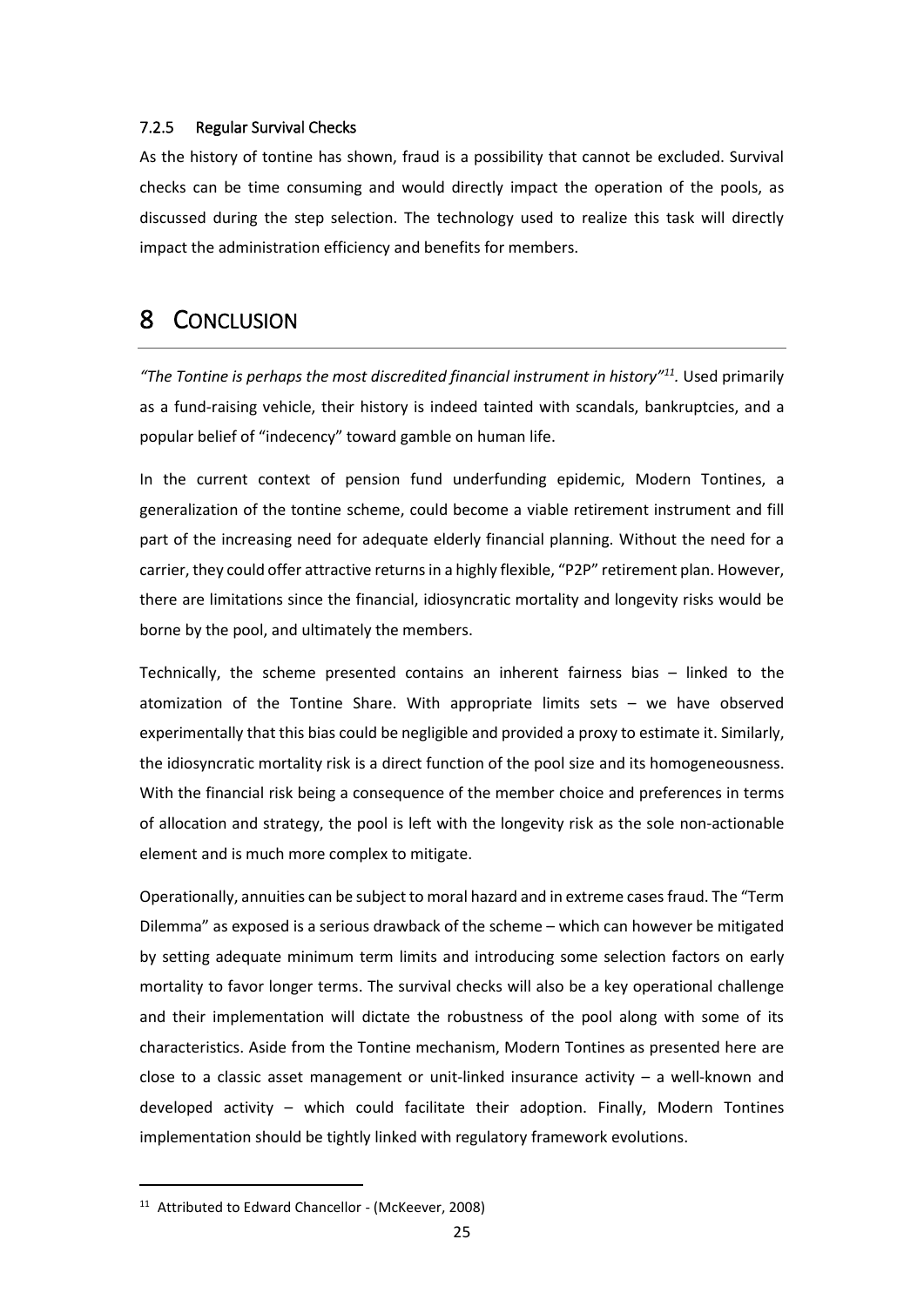- <span id="page-25-0"></span>Donnelly, C. (2014). Bringing cost transparency to the life annuity market. *Insurance: Mathematics and Economics 56*, 14-27.
- Donnelly, C. (2015). Actuarial fairness and solidarity in pooled annuity funds. *ASTIN Bulletin 45 (1): 49-74*.
- Forman, J. B., & Sabin, M. J. (2015). Tontine Pensions. *University of Pennsylvania Law Review 163 (3)*, 755–831.
- Forman, J. B., & Sabin, M. J. (2016). Survivor Funds. *Pace Law Review 37 (1)*, 204 91.
- Forman, J. B., & Sabin, M. J. (2018). Tontine Pensions Could Solve the Chronic Underfunding of State and Local Pension Plans. *SOA - Retirement 20/20 Papers*.
- Fullmer, R. K., & Sabin, M. J. (2018). Individual Tontine Accounts. *Pace Law Review 37 (1)*, 204- 91.
- Goldsticker, R. (2007). A Mutual Fund to Yield Annuity-Like Benefits. *Financial Analysts Journal 63 (1)*, 63-67.
- McKeever, K. (2008). A Short History of Tontines. *Fordham Journal of Corporate and Financial Law 15 (2)*, Article 5.
- Milevsky, M. A. (2015). *King William's tontine: Why the retirement annuity of the future should resemble its past.* Cambridge University Press.
- Milevsky, M. A., & Salisbury, T. S. (2015). Optimal retirement income tontines. *Insurance: Mathematics and Economics 64*, 91-105.
- Milevsky, M. A., & Salisbury, T. S. (2016). Equitable Retirement Income Tontines: Mixing Cohorts Without Discriminating. *ASTIN Bulletin 45 (1)*, 49-74.
- Milevsky, M. A., Salisbury, T. S., Gonzalez, G., & Jankowski, H. (2019). Annuities Versus Tontines in the 21st Century: A Canadian Case Study. *SOA: Retirement Section Research Committee*.
- Newfield, P. (2014). The Tontine: An Improvement on the Conventional Annuity? *The Journal of Retirement Winter 2014, 1 (3)*, 37- 48.
- Piggott, J., Valdez, E. A., & Detzel, B. (2005). The Simple Analytics of a Pooled Annuity Fund. *Journal of Risk and Insurance 72 (3)*, 497 - 520.